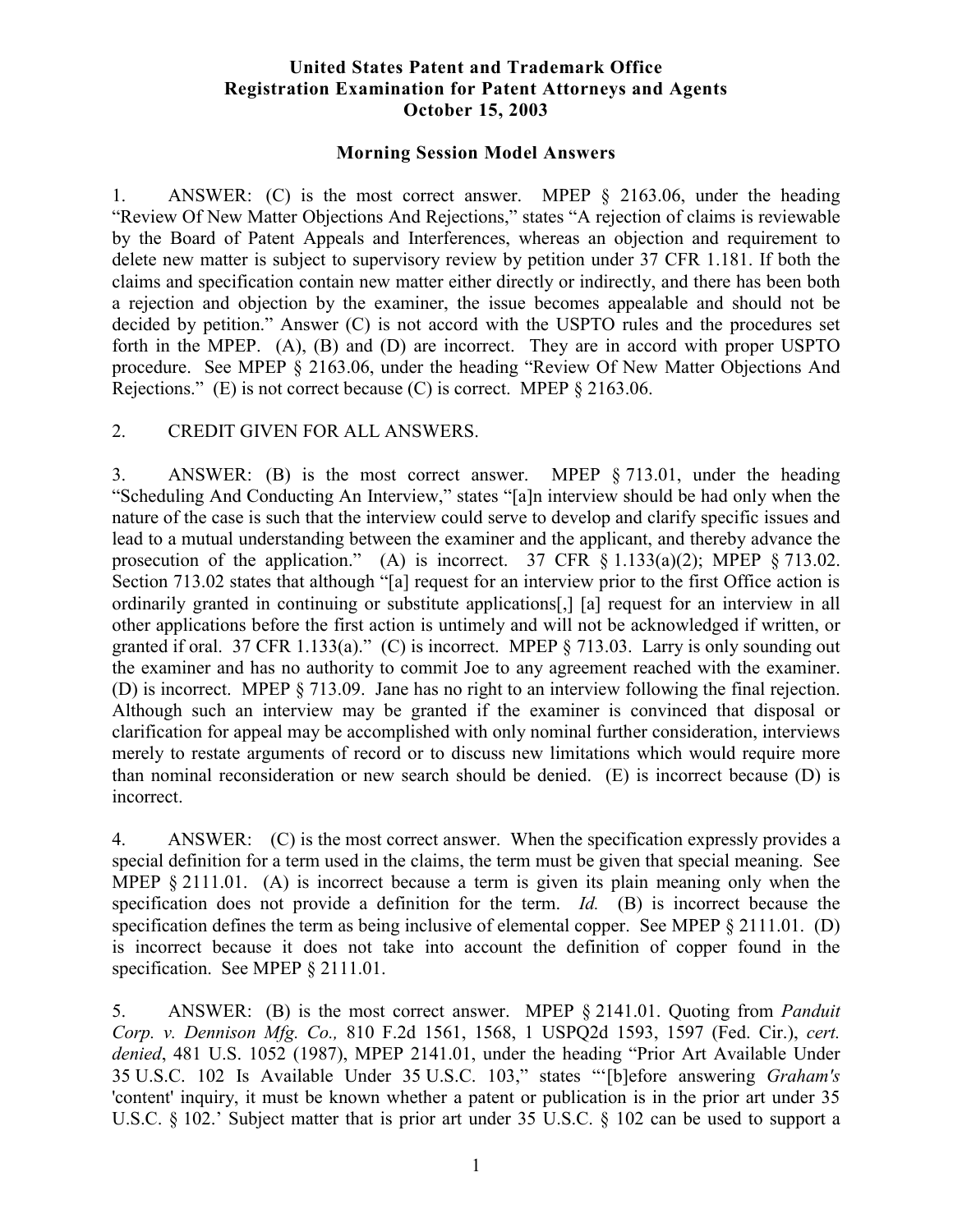rejection under section 103. *Ex parte Andresen*, 212 USPQ 100, 102 (Bd. Pat. App. & Inter. 1981) ('it appears to us that the commentator [of 35 U.S.C.A.] and the [congressional] committee viewed section 103 as including all of the various bars to a patent as set forth in section 102.')." Because the printed publication in (B) was not published until *after* the filing date of the patent application, it does not constitute prior art. (A) is incorrect because the patent pre-dates the application, therefore qualifying as prior art, and comes from the same field as the application, therefore qualifying as analogous. (C) is incorrect because the printed publication pre-dates the application, therefore qualifying as prior art, and concerns the same particular problem sought to be solved in the patent application, therefore qualifying as analogous. (D) is incorrect because the printed publication pre-dates the application, therefore qualifying as prior art, and comes from the same field as the application, therefore qualifying as analogous. (E) is incorrect because the patent issued before the application, therefore qualifying as prior art, and concerns the same particular problem sought to be solved in the patent application, therefore qualifying as analogous. The USPTO classification in a different class does not render the patent nonanalogous. *See* MPEP § 2141.01(a) ("While Patent Office classification of references . . . are some evidence of 'nonanalogy' or 'analogy' respectively, the court has found 'the similarities and differences in structure and function of the inventions to carry far greater weight.'").

6. ANSWER: (B) is the most correct answer. 37 CFR § 1.137; and MPEP § 2268. The patent owner will need to file a petition for entry of late papers in order to have their response entered, considered and acted upon. According to MPEP 2268, "[p]ursuant to 37 CFR 1.550(d), an *ex parte* reexamination proceeding is terminated if the patent owner fails to file a timely and appropriate response to any Office . . . An *ex parte* reexamination proceeding terminated under 37 CFR 1.550(d) can be revived if the delay in response by the patent . . . was unavoidable in accordance with 37 CFR 1.137(a), or unintentional in accordance with 37 CFR 1.137(b)." (A) is not the most correct answer. In a reexamination proceeding, requests for extensions of time must be filed on or before the day on which action by the patent owner is due pursuant to 37 CFR § 1.550(c). See MPEP § 2265. (C) is incorrect. (C) is inconsistent with MPEP § 2266, which states that if the patent owner fails to file a timely response to any Office action, the reexamination proceeding will be terminated, and after the proceeding is terminated, the Commissioner will proceed to issue a reexamination certificate. There is no provision for issuing a notice of allowance in a reexamination proceeding. Further, (C) is incorrect inasmuch as the examiner should not mail a Notice of Allowance and grant a new patent. (D) is not the most correct answer. In a reexamination proceeding where patent owner fails to file a timely and appropriate response to any Office action, the reexamination proceeding will be terminated via issuance of the Notice of Intent to Issue Reexamination Certificate. See MPEP § 2266. (E) is not the most correct answer. In a reexamination proceeding, requests for extensions of time must be filed on or before the day on which action by the patent owner is due pursuant to 37 C.F.R.  $§ 1.550(c).$ 

7. ANSWER: (C) is the best answer. MPEP §§ 2107.01 and 2107.02. MPEP § 2107.01, under the heading "Therapeutic or Pharmacological Utility," cites *In re Chilowsky*, 229 F.2d 457, 461-2, 108 USPQ 321, 325 (CCPA 1956); *In re Gazave*, 379 F.2d 973, 978, 154 USPQ 92, 96 (CCPA 1967); and *Nelson v. Bo*wler, 626 F.2d 853, 856, 206 USPQ 881, 883 (CCPA 1980) as taking the position that "[i]nventions asserted to have utility in the treatment of human or animal disorders are subject to the same legal requirements for utility as inventions in any other field of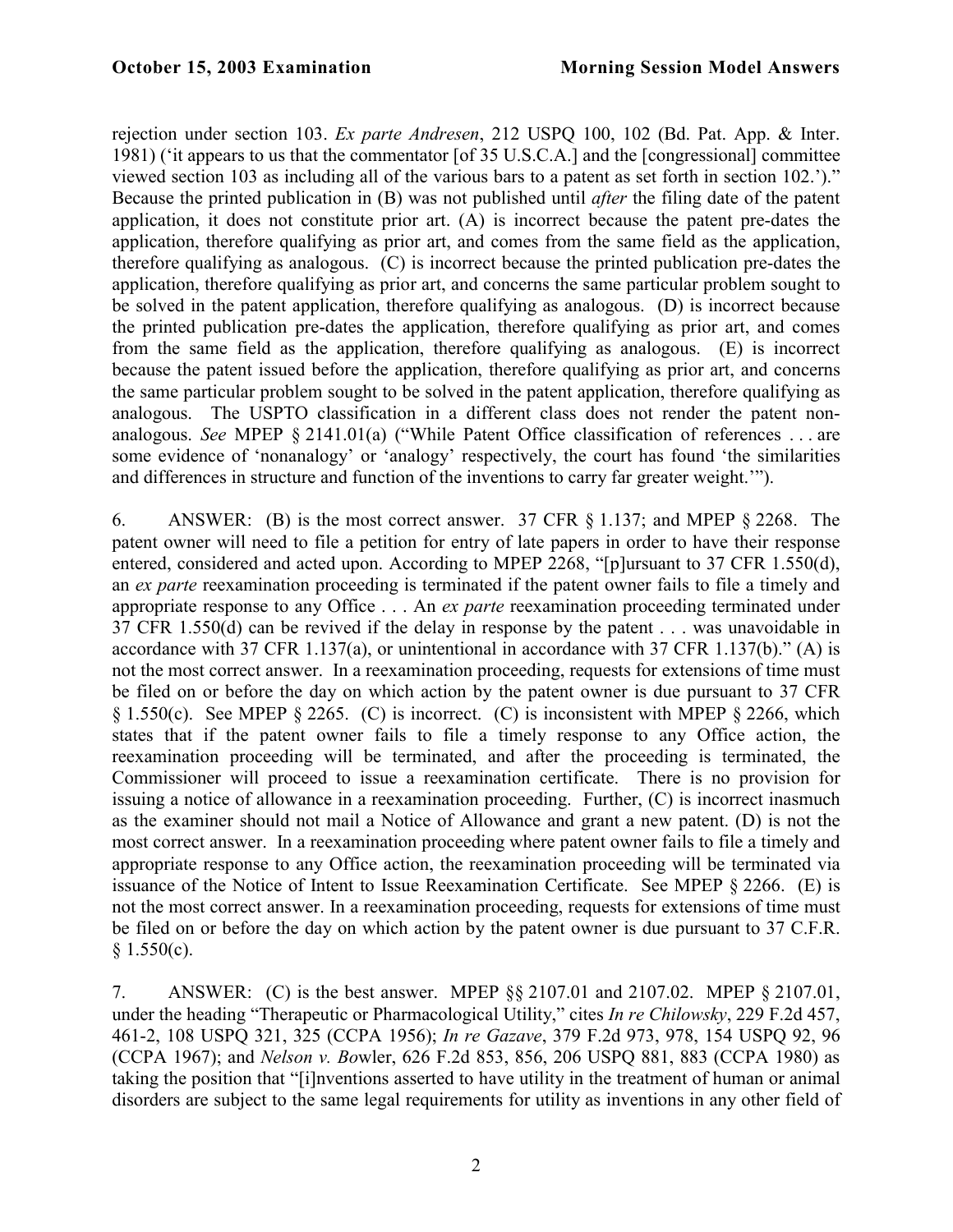technology." MPEP § 2107.02, under the heading "The Claimed Invention Is The Focus Of The Utility Requirement," states ". . . regardless of the category of invention that is claimed (e.g., product or process), an applicant need only make one credible assertion of specific utility for the claimed invention to satisfy 35 U.S.C. 101 and 35 U.S.C. 112; additional statements of utility, even if not "credible," do not render the claimed invention lacking in utility. See, e.g., . . . *In re Gottlieb*, 328 F.2d 1016, 1019, 140 USPQ 665, 668 (CCPA 1964) ('Having found that the antibiotic is useful for some purpose, it becomes unnecessary to decide whether it is in fact useful for the other purposes 'indicated' in the specification as possibly useful.')." The issue is whether Mr. Bloc has disclosed a specific utility for the claimed compound Y sufficient to satisfy the practical utility requirement of 35 U.S.C  $\&$  101. According to the set of facts, we know that compound Y is an intermediate in the chemical manufacture of synthetic Z. We are given two utilities for synthetic  $Z: 1$ ) alleviating pain, a utility it shares with the natural form of  $Z:$  and, 2) curing cancer. The examiner focuses on the disclosure that synthetic Z is a cure for cancer. Even if one were to agree that synthetic  $Z$ 's ability to cure cancer amounts to an incredible utility, a claim to the intermediate compound Y would not run afoul of the utility requirement of 35 U.S.C. § 101 where another substantial, credible and specific utility is alternatively demonstrated. Here, the specification discloses that synthetic Z, like the natural form of Z, alleviates pain. The alleviation of pain is another substantial, credible and specific utility and serves to give compound Y an alternative utility to that of being used to make a cancer-curing substance. An applicant need not show that all disclosed utilities are credible. An applicant need only show that one of the disclosed utilities is in fact credible. *In re Gottlieb*, *supra*. The establishment of a credible, substantial and specific utility renders the disclosure of an additional incredible utility superfluous, and therefore ultimately irrelevant. Accordingly, Mr. Bloc's best course of action is to make the argument that he has disclosed another substantial, credible, and specific utility, notwithstanding the disclosure of curing cancer. (A) is not the most correct answer. The advice could prevent him from getting a patent to which he may be entitled. (B) is not the most correct answer. A cure for cancer is ostensibly incredible. It is hardly a response to the examiner's rejection to ask for the chance to prove one can cure cancer. (D) is not the most correct answer. While it is true that the utility requirement is addressed to the claimed invention, which here is compound Y not synthetic Z, it is not enough to respond by repeating what the invention is but, rather, to show that the invention has indeed a substantial, credible, and specific utility. Whatever is claimed as the invention, it must comply with the utility requirement of 35 U.S.C. § 101. Here the examiner states that the claim does not comply, as evidenced by the incredible utility of the final product. It is Mr. Bloc's responsibility to then show that compound Y does comply with 35 U.S.C. § 101 by showing that its end product has a substantial, credible, and specific utility. (E) is not the most correct answer. Noting that synthetic Z is modeled on natural Z does not go far enough in establishing a substantial, credible and specific utility for compound Y. It is synthetic Z's therapeutic ability to alleviate pain which establishes the necessary alternative utility.

8. ANSWER: (D) is the most correct answer. As set forth in MPEP § 2135, under the heading "General Requirements of 35 U.S.C. 102(d)," states "(C) The foreign patent or inventor's certificate must be actually granted (e.g., by sealing of the papers in Great Britain) before the U.S. filing date. It need not be published." Answer (A) is incorrect because it is one of the four conditions established by 35 U.S.C. § 102(d). MPEP § 2135, under the heading "General Requirements of 35 U.S.C. 102(d)," states "(A) The foreign application must be filed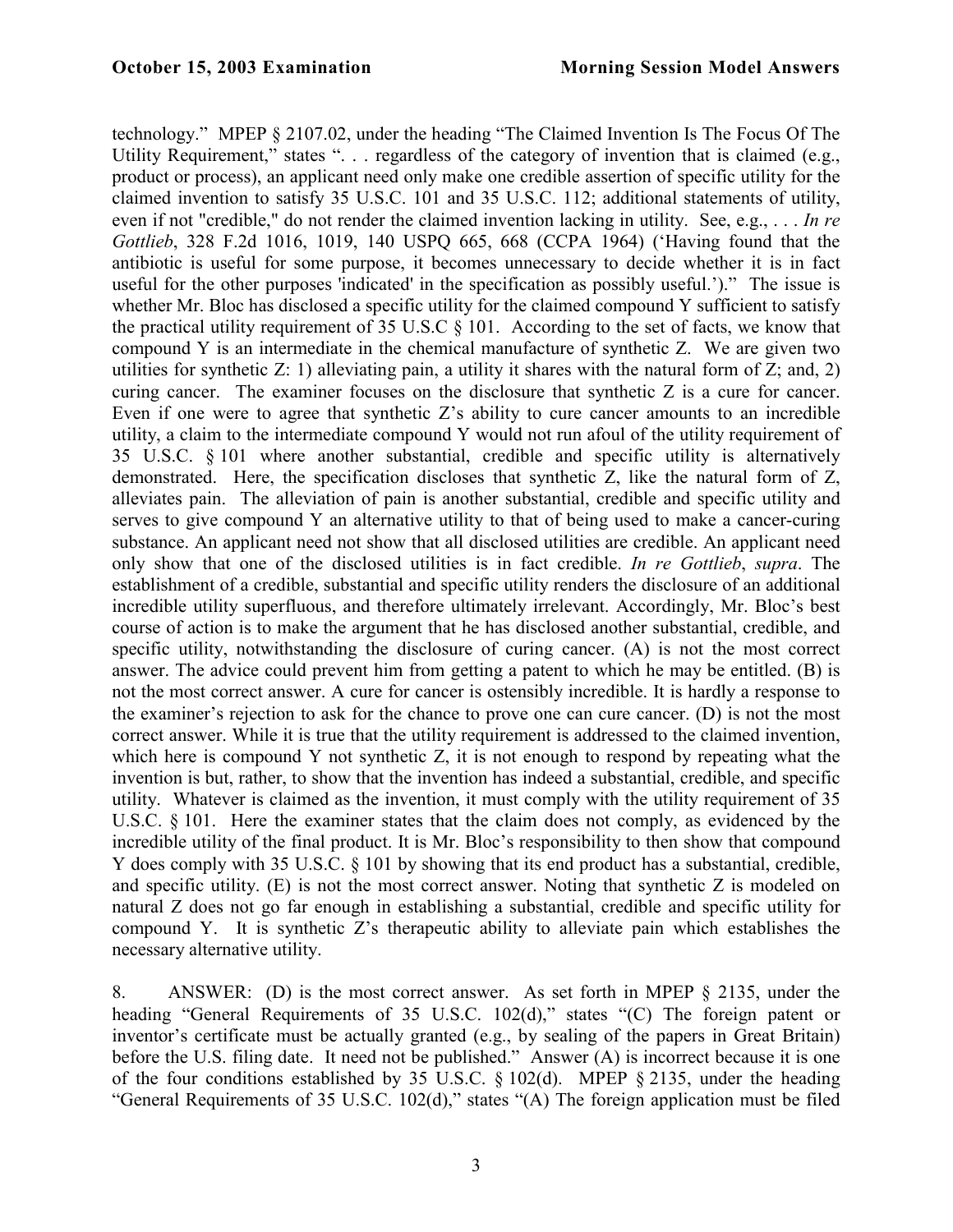more than 12 months before the effective U.S. filing date…." Answer (B) is incorrect because it is one of the four conditions established by 35 U.S.C. § 102(d). MPEP § 2135, under the heading "General Requirements of 35 U.S.C. 102(d)," states "(B) The foreign application must have been filed by the same applicant as in the United States or by his or her legal representatives or assigns." Answer (C) is incorrect because it is one of the four conditions established by 35 U.S.C. § 102(d). MPEP § 2135, under the heading "General Requirements of 35 U.S.C. 102(d)," states "(C) The foreign patent or inventor's certificate must be actually granted (e.g., by sealing of the papers in Great Britain) before the U.S. filing date. It need not be published." Answer (E) is incorrect because it is one of the four conditions established by 35 U.S.C. § 102(d). MPEP § 2135, under the heading "General Requirement of 35 U.S.C. 102(d)" states "(D) The same invention must be involved." See also MPEP § 2135.01(IV).

9. ANSWER: The most correct answer is (E). See MPEP § 201.11, under the heading "VI. When Not Entitled To Benefit Earlier Of Filing Date, " states "[a]ny claim in a continuation-in-part application which is directed *solely* to subject matter adequately disclosed under 35 U.S.C. 112 in the parent nonprovisional application is entitled to the benefit of the filing date of the parent nonprovisional application. However, if a claim in a continuation-in-part application recites a feature which was not disclosed or adequately supported by a proper disclosure under 35 U.S.C. 112 in the parent nonprovisional application, but which was first introduced or adequately supported in the continuation-in-part application such a claim is entitled only to the filing date of the continuation-in-part application. See *In re Chu*, 66. F.3d 292, 36 USPQ2d 1089 (Fed. Cir. 1995) and *Transco Products, Inc. v. Performance Contracting Inc.*, 38 F.3d 551, 32 USPQ2d 1077 (Fed. Cir. 1994)." Accordingly, claims 1-10 are entitled to the benefit of the filing date of the first application, but claims 11-20 are not entitled to the benefit of the filing date of the first application because claims 11-20 recite an improved capacitor, which was not disclosed in the first application. Claims 1-10 have an effective filing date earlier than the publication date of the article. Claims 11-20 have a filing date later than the publication date of the article. For 35 U.S.C. 102(a) to apply, the reference must have a publication date earlier in time than the effective filing date of the application. See MPEP 706.02(a), paragraph "*III. 35 U.S.C. 102(a).*" Thus, answers (A)-(D) are incorrect.

10. ANSWER: (E) is the most correct answer. As set forth in MPEP § 2173.02, "[d]efiniteness of claim language must be analyzed, not in a vacuum, but in light of: (A) The content of the particular application disclosure; (B) The teachings of the prior art; and (C) The claim interpretation that would be given by one possessing the ordinary level of skill in the pertinent art at the time the invention was made." Answers (A), (B) and (C) each identify criteria to be analyzed in considering whether claim language is definite, therefore answer (E) which includes each of these answers is the most correct answer. Answer (D) is incorrect since it does not include criteria (C).

11. ANSWER: The correct answer is (C). See MPEP § 706.02(l) *et seq*. In accordance with proper USPTO policy and procedure, the prior art exclusion of 35 U.S.C. § 103(c) can only be invoked when the reference only qualifies as prior art under 35 U.S.C. § 102(f), 35 U.S.C. § 102(g), or 35 USC 102(e) for applications filed on or after November 29, 1999, the application and the reference were commonly owned, or subject to an assignment to the same person, at the time the invention was made, and the reference was used in an obviousness rejection under 35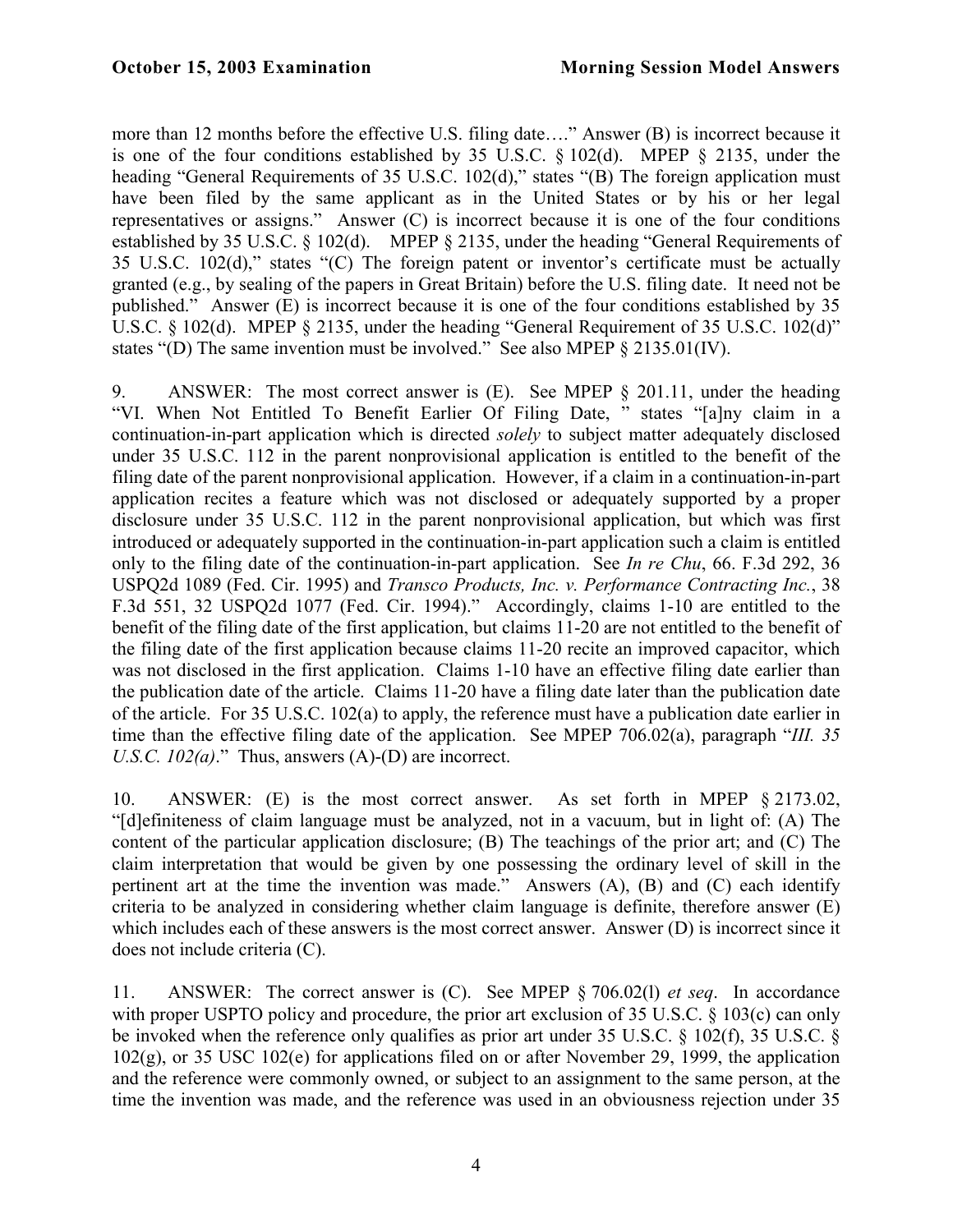U.S.C. § 103(a). Answer (A) is incorrect. The prior art exclusion in 35 U.S.C. § 103(c) cannot obviate rejections made under 35 U.S.C. § 102(e). See MPEP 706.02(l)(1). Answer (B) is incorrect. The prior art exclusion in 35 U.S.C. § 103(c) cannot obviate double patenting rejections. See MPEP  $\S$ § 706.02(1)(1) and (1)(3).

12. ANSWER: (C) is the most correct answer. MPEP § 106 states "[t]he assignee of record of the entire interest in an application may intervene in the prosecution of the application, appointing an attorney or agent of his or her own choice. See 37 CFR § 3.71. Such intervention, however, does not exclude the applicant from access to the application to see that it is being prosecuted properly, unless the assignee makes specific request to that effect." (A), (B), (D), and (E) are incorrect. MPEP § 409.03(i) is directly contrary to answer (A), and provides that a nonsigning inventor cannot revoke or give a power of attorney without agreement of all named inventors or the 37 CFR § 1.47(b) applicant. (B) is incorrect. MPEP § 106 does not empower an inventor who has assigned his or her rights to exclude a non-signing joint inventor from accessing an application in which the latter party is named as a joint inventor. (E) is incorrect. MPEP § 106. Corporation D, as an assignee of a part interest, cannot exclude the non-signing joint inventor from access to the application. See also, MPEP § 106.01, which states "While it is only the assignee of record of the entire interest who can intervene in the prosecution of an application or interference to the exclusion of the applicant, an assignee of a part interest or a licensee of exclusive right is entitled to inspect the application." (D) is incorrect because MPEP § 409.03(i) states that a nonsigning inventor is entitled to inspect any papers in the application, and order copies at the price set forth in 37 C FR § 1.19.

13. ANSWER: (D) is the most correct answer. 35 U.S.C. § 41(h); MPEP §§ 302.06; 509.02. 35 U.S.C. § 41(h) specifies that the fees "charged under subsection (a) or (b) shall be reduced by 50 percent with respect to their application to any small business concern as defined under section 3 of the Small Business Act, and to any independent inventor or nonprofit organization as defined in regulations issued by the Director." Since the fee for a document affecting title is charged pursuant to 35 U.S.C.  $\S$  41(d)(1), it not subsection (a) or (b), and it is not entitled to a small entity discount. See also MPEP 509.02, which states, "[o]ther fees, established under section 41 (c) or (d) of Title 35, United States Code, are not reduced for small entities since such a reduction is not permitted or authorized by Public Law 97-247. Fees which are not reduced include . . . miscellaneous fees and charges, 37 CFR 1.21." Fees for recording documents affecting title are set under 37 CFR § 1.21(h). See MPEP § 302.06. (A) is entitled to a small entity discount because it is a fee charged pursuant to 35 U.S.C. 41(a)(3)(A). (B) is entitled to a small entity discount because it is charged pursuant to 35 U.S.C. 41(a)(5). (C) is entitled to a small entity discount because it is charged pursuant to 35 U.S.C. 41(a)(8). (E) is entitled to a small entity discount because it is charged pursuant to 35 U.S.C. 41(b)(1).

14. ANSWER: (A) is the most correct answer. 35 U.S.C. § 112, first paragraph; MPEP §§ 2164.01 and 2164.06(b). MPEP § 2164.01 states "[t]he standard for determining whether the specification meets the enablement requirement was cast in the Supreme Court decision of *Mineral Separation v. Hyde*, 242 U.S. 261, 270 (1916) which postured the question: is the experimentation needed to practice the invention undue or unreasonable? That standard is still the one to be applied. *In re Wands* , 858 F.2d 731, 737, 8 USPQ2d 1400, 1404 (Fed. Cir. 1988). Accordingly, even though the statute does not use the term 'undue experimentation,' it has been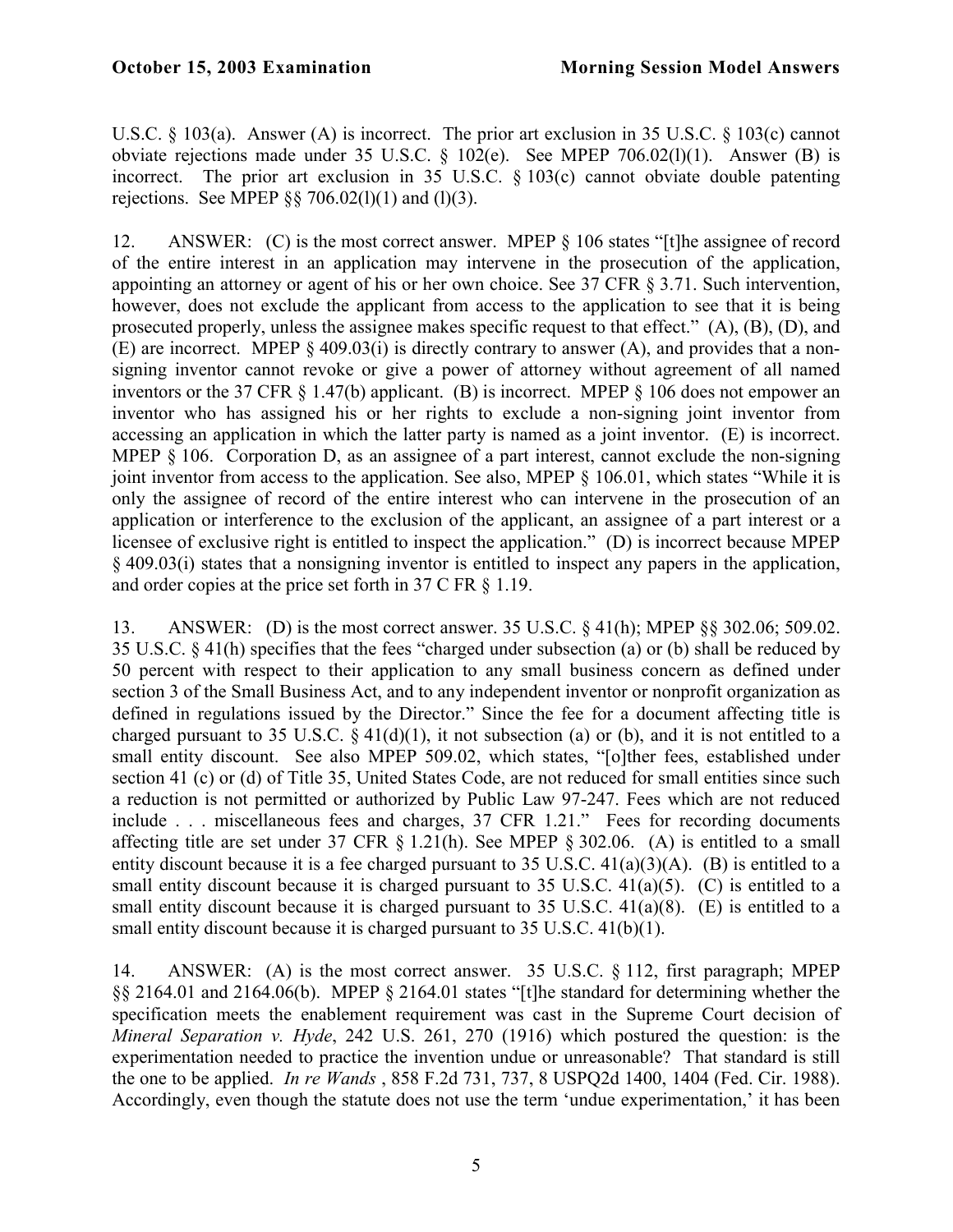interpreted to require that the claimed invention be enabled so that any person skilled in the art can make and use the invention without undue experimentation." See also the discussion of *Enzo Biochem, Inc. v. Calgene, Inc.,* 52 USPQ2d 1129 (Fed. Cir. 1999) in MPEP § 2164.06(b). (B) is incorrect. MPEP § 2107.01, under the heading "III. Therapeutic Or Pharmacological Utility," states "[t]he Federal Circuit has reiterated that therapeutic utility sufficient under the patent laws is not to be confused with the requirements of the FDA with regard to safety and efficacy of drugs to marketed in the United States. . . *In re Brana*, 51 F.3d 1560, 34 USPQ2d 1436 (Fed. Cir. 1995). Accordingly, Office personnel should not construe 35 U.S.C. 101, under the logic of 'practical' utility or otherwise, to require that an applicant demonstrate that a therapeutic agent based on a claimed invention is a safe or fully effective drug for humans." (C) is incorrect. 35 U.S.C. § 112, first paragraph; MPEP § 2107.02. MPEP § 2107.02, under the heading "When Is An Asserted Utility Not Credible," states "Rejections under 35 U.S.C. 101 have been rarely sustained by federal courts. Generally speaking, in these rare cases, the 35 U.S.C. 101 rejection was sustained . . . because . . . [applicant] asserted a utility that . . . was wholly inconsistent with contemporary knowledge in the art. *In re Gazave,* 379 F.2d 973, 978, 154 USPQ 92, 96 (CCPA 1967)." The disclosure in (C) is inconsistent with published information. (D) is incorrect. MPEP § 2107.01 under the heading "Relationship Between 35 U.S.C. 112, First Paragraph, and 35 U.S.C. 101," quotes *In re Ziegler*, 992 F.2d 1197, 1200- 1201, 26 USPQ2d 1600, 1603 (Fed. Cir. 1993) as stating "The how to use prong of section 112 incorporates as a matter of law the requirement of 35 U.S.C. 101 that the specification disclose as a matter of fact a practical utility for the invention. ... If the application fails as a matter of fact to satisfy 35 U.S.C. § 101, then the application also fails as a matter of law to enable one of ordinary skill in the art to use the invention under 35 U.S.C. § 112." Enablement for the claims in a utility application is found in the specification preceding the claims, as opposed to being in the claims. The claims do not provide their own enablement. 35 U.S.C. § 112, first paragraph. (E) is incorrect. MPEP 2107.01 states that the examiner "must treat as true a statement of fact made by an applicant in relation to an asserted utility, unless countervailing evidence can be provided that shows that one of ordinary skill in the art would have a legitimate basis to doubt the credibility of such a statement." Inasmuch as countervailing evidence has been produced, the lack of necessity to theorize or explain the failures does not alleviate the inventor from complying with 35 U.S.C. § 112, first paragraph to provide an enabling disclosure that is commensurate in scope with the claims.

15. ANSWER: (A) is the most correct answer. The filing of an amendment complying with 37 CFR § 1.116 is a proper reply under 37 CFR § 1.113 to a final rejection. See MPEP § 714.13, under the heading "Entry Not A Matter of Right," which states, in pertinent part , "A reply under 37 CFR 1.113 is limited to: (A) an amendment complying with 37 CFR 1.116." (B) is not the most correct answer because the Notice of Appeal must be accompanied by the appeal fee required by 37 CFR § 1.17(b). (C) is not the most correct answer because the RCE must be accompanied by a submission (*i.e.*, an amendment that meets the reply requirement of 37 CFR § 1.111). (D) is not the correct answer because CPA practice does not apply to utility or plant applications if the prior application has a filing date on or after May 29, 2000. See MPEP § 706.07(h), paragraphs I and IV. (E) is not the correct answer since (A) is a proper reply.

16. ANSWER: (A) is the most correct answer. 35 U.S.C. § 251, MPEP § 1402 (fifth paragraph). MPEP § 1402 states that one of the "most common bases for filing a reissue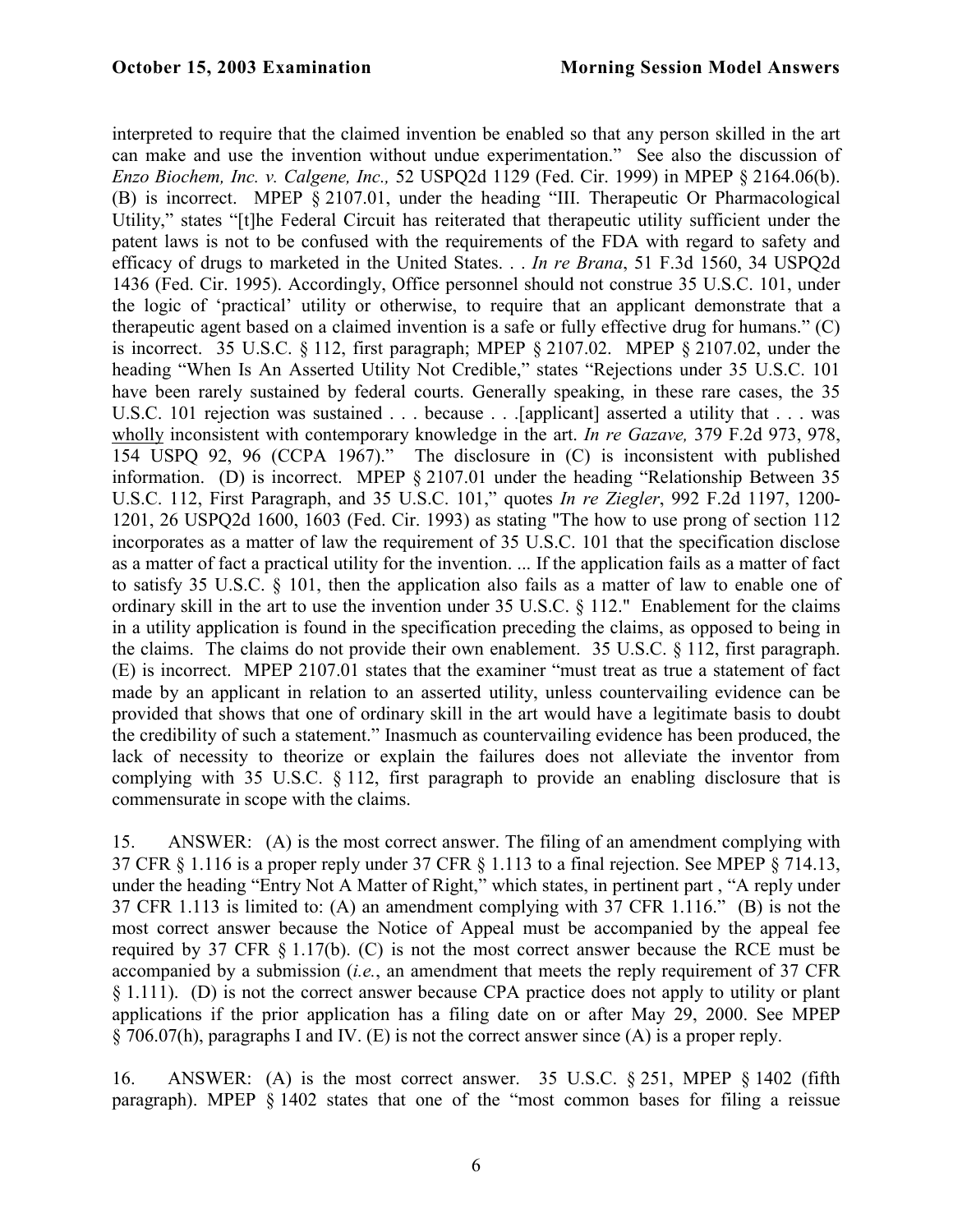application [is] (A) the claims are too narrow or too broad." The claims may be broadened in a reissue application filed by the inventor within two years from the patent issue date. (B) is incorrect since the  $4<sup>th</sup>$  paragraph of 35 U.S.C. § 251 states that no reissued patent shall be granted enlarging the scope of the clams of the original patent unless applied for within two years from the grant of the original patent. (C) and (E) are incorrect. MPEP § 1402, sixteenth paragraph. An applicant's failure to timely file a divisional application while the original application is still pending is not considered to be an error correctable via reissue. See *In re Orita*, 550 F.2d 1277, 1280, 193 USPQ 145, 148 (CCPA 1977). (D) is incorrect. MPEP § 201.06. In order to claim benefit under 35 U.S.C. § 120 to a parent application, a divisional application must be filed while the parent patent application is still pending.

17. ANSWER: (A) is the most correct answer. MPEP § 2144.03 provides that when an applicant seasonably traverses an officially noticed fact, the examiner may cite a reference teaching the noticed fact and make the next action final. Here, applicant did seasonably traverse the noticed fact by demanding proof in response to the rejection. II is therefore an appropriate action by the examiner. I is also an appropriate action because the examiner should vacate a rejection based on official notice if no support for the noticed fact can be found in response to a challenge by the applicant. *See In re Ahlert*, 424 F.2d 1088, 1091 (C.C.P.A. 1970) ("[a]ssertions of technical facts in areas of esoteric technology must always be supported by citation to some reference work" and "[a]llegations concerning specific "knowledge" of the prior art, which might be peculiar to a particular art should also be supported"). (B) is incorrect because (A) is correct. (C), (D), and (E) are incorrect because action III is improper. An applicant is entitled to respond to a rejection by requesting reconsideration, with or without amending the application. 37 CFR § 1.111(a)(1). Applicant is also required to timely challenge a noticed fact in order to preserve the issue for appeal. MPEP § 2144.03.

18. ANSWER: (A) is the most correct answer. MPEP § 2121, under the heading "What Constitutes An 'Enabling Disclosure' Does Not Depend On The Type Of Prior Art The Disclosure Is Contained In," states, in reliance upon *In re Moreton*, 288 F.2d 708, 711, 129 USPQ 227, 230 (CCPA 1961): "The level of disclosure required within a reference to make it an 'enabling disclosure' is the same no matter what type of prior art is at issue.... There is no basis in the statute (35 U.S.C. 102 or 103) for discriminating either in favor of or against prior art references on the basis of nationality." Answer (B) is incorrect. MPEP § 2121, under the heading "Prior Art Is Presumed To Be Operable/Enabling," states that "[w]hen the reference relied on expressly anticipates or makes obvious all of the elements of the claimed invention, the reference is presumed to be operable." Answer (C) is incorrect. MPEP § 2121.01, under the heading "35 U.S.C. 103 Rejections And Use Of Inoperative Prior Art," quotes *Symbol Technologies Inc. v. Opticon Inc.*, 935 F.2d 1569, 1578, 19 USPQ2d 1241, 1247 (Fed. Cir. 1991) as stating that "a non-enabling reference may qualify as prior art for the purpose of determining obviousness under 35 U.S.C. 103." Answer (D) is incorrect. MPEP § 2121.01 states that "[a] reference contains an 'enabling disclosure' if the public was in possession of the claimed invention before the date of invention." Answer (E) is incorrect because answers (B), (C) and (D) are incorrect.

19. ANSWER: (E) is the most correct answer. As set forth in MPEP § 2131.05, "'Arguments that the alleged anticipatory prior art is 'nonanalogous art' or 'teaches away from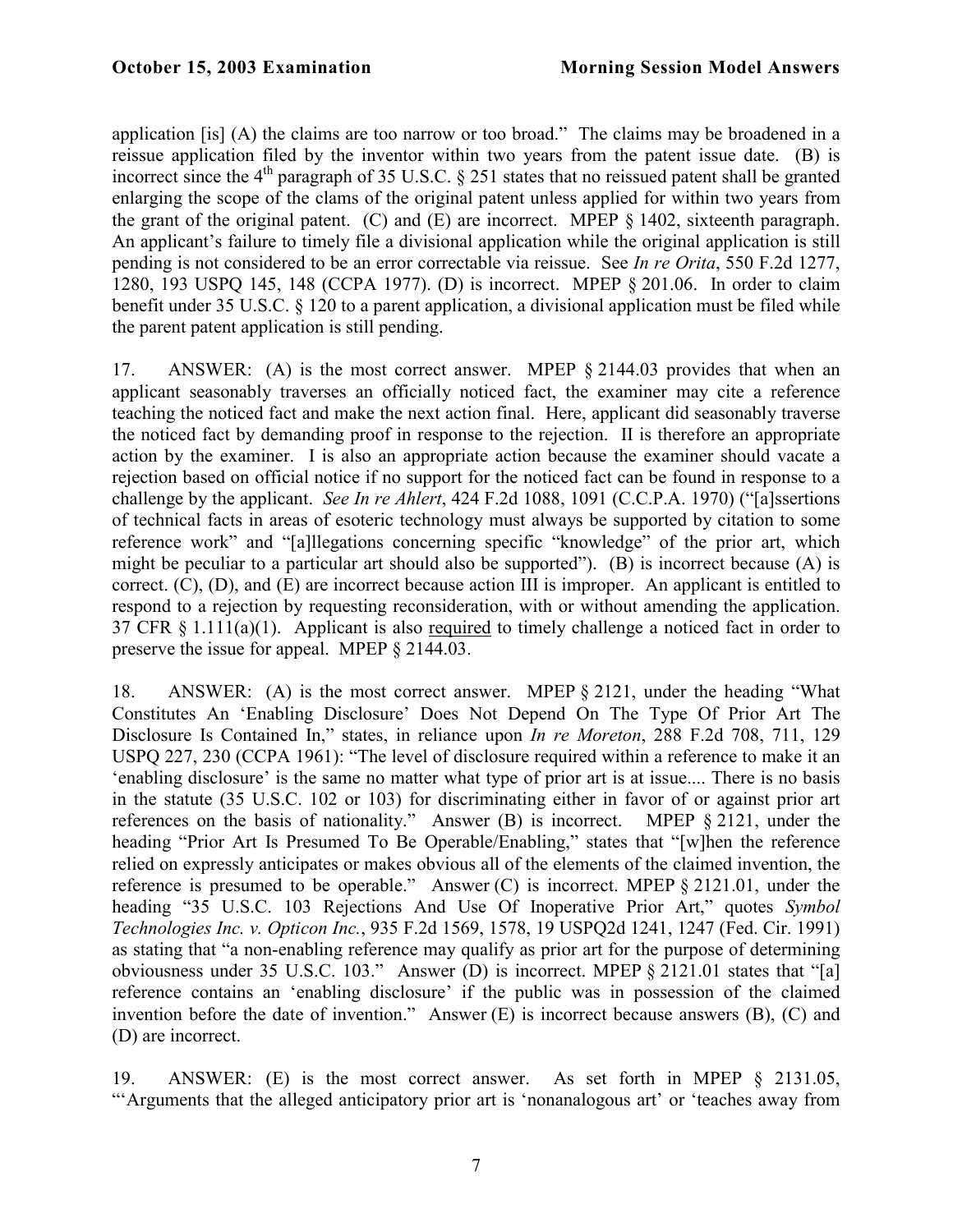the invention' or is not recognized as solving the problem solved by the claimed invention, [are] not 'germane' to a rejection under section 102.' *Twin Disc, Inc. v. United States,* 231 USPQ 417, 424 (Cl.Ct.1986) (quoting *In re Self,* 671 F.2d 1344, 213 USPQ 1, 7 (CCPA 1982)). A reference is no less anticipatory if, after disclosing the invention, the reference then disparages it. The question whether a reference 'teaches away' from the invention is inapplicable to an anticipation analysis. *Celeritas Technologies Ltd. v. Rockwell International Corp.*, 150 F.3d 1354, 1361, 47 USPQ2d 1516, 1522-23 (Fed.Cir.1999)." Therefore, answers (A) through (D) are incorrect. See also MPEP § 706.02(b) as to ways to overcome a rejection under 35 U.S.C. § 102.

20. ANSWER: (D) is the most correct answer. MPEP § 201.06(c), under the heading "INCORPORATION BY REFERENCE", subheading "B. Application Entitled to a Filing Date," states that "[i]f the application as originally filed includes a proper incorporation by reference of the prior application(s), an omitted specification page(s) and/or drawing figure(s) identified in a "Notice of Omitted Item(s)" may be added by amendment provided the omitted item(s) contains only subject matter in common with such prior application(s). In such case applicant need **not** respond to the "Notice of Omitted Item(s)." Applicant should submit the amendment adding the omitted material prior to the first Office action to avoid delays in the prosecution of the application." (A) and (B) are incorrect because the application filing date will be the date of the filing of the missing drawing figure. See MPEP  $\S 601.01(g)$ . Furthermore, a priority claim under 35 U.S.C.  $\S$  120 in a continuation or divisional application does not amount to an incorporation by reference of the application to which priority is claimed. See MPEP § 201.06(c). (C) is incorrect. The continuation application will not be accorded with a filing date of January 3, 2003 with the missing drawing figure. (E) is incorrect because a petition under 37 CFR § 1.53(e) will not be granted if the missing drawing figure is inadvertently omitted by the applicant and not in fact deposited with the USPTO with the application papers.

21. ANSWER: (D) is most correct. MPEP § 706.02(b) (8th ed., Rev. 1) states that "[a] rejection based on 35 U.S.C. § 102(b) may be overcome by…(C) perfecting priority under…35 U.S.C. § 120 by amending the specification of the application to contain a specific reference to a prior application…" Answer (A) is incorrect because a declaration and evidence filed under 37 CFR § 1.131 cannot antedate a reference that qualifies as prior art under 35 U.S.C. § 102(b), a statutory bar. See 37 CFR § 1.131(a); MPEP § 715, "SITUATIONS WHERE 37 CFR 1.131 AFFIDAVITS OR DECLARATIONS ARE INAPPROPRIATE." Answers (B) and (C) are incorrect because, as noted in MPEP § 2131.04, evidence of secondary considerations, such as unexpected results or commercial success, is irrelevant to 35 U.S.C. § 102 rejections and thus cannot overcome a rejection so based. *In re Wiggins*, 488 F.2d 538, 543, 179 USPQ 421, 425 (CCPA 1973). Answer (E) is incorrect because to serve as an anticipation when the reference is silent about an asserted inherent characteristic, such gap in the reference may be filled with recourse to extrinsic evidence. *Continental Can Co. USA v. Monsanto Co.*, 948 F.2d 1264, 1268, 20 USPQ2d 1746, 1749 (Fed. Cir. 1991). See also MPEP § 2131.01, "Multiple Reference 35 U.S.C. 102 Rejections."

22. ANSWER: (E) is the most correct answer. MPEP § 103, under the heading "Published U.S. Patent Applications" states that "If a patent application has been published pursuant to 35 U.S.C. 122(b), then a copy of the specification, drawings, and all papers relating to the file of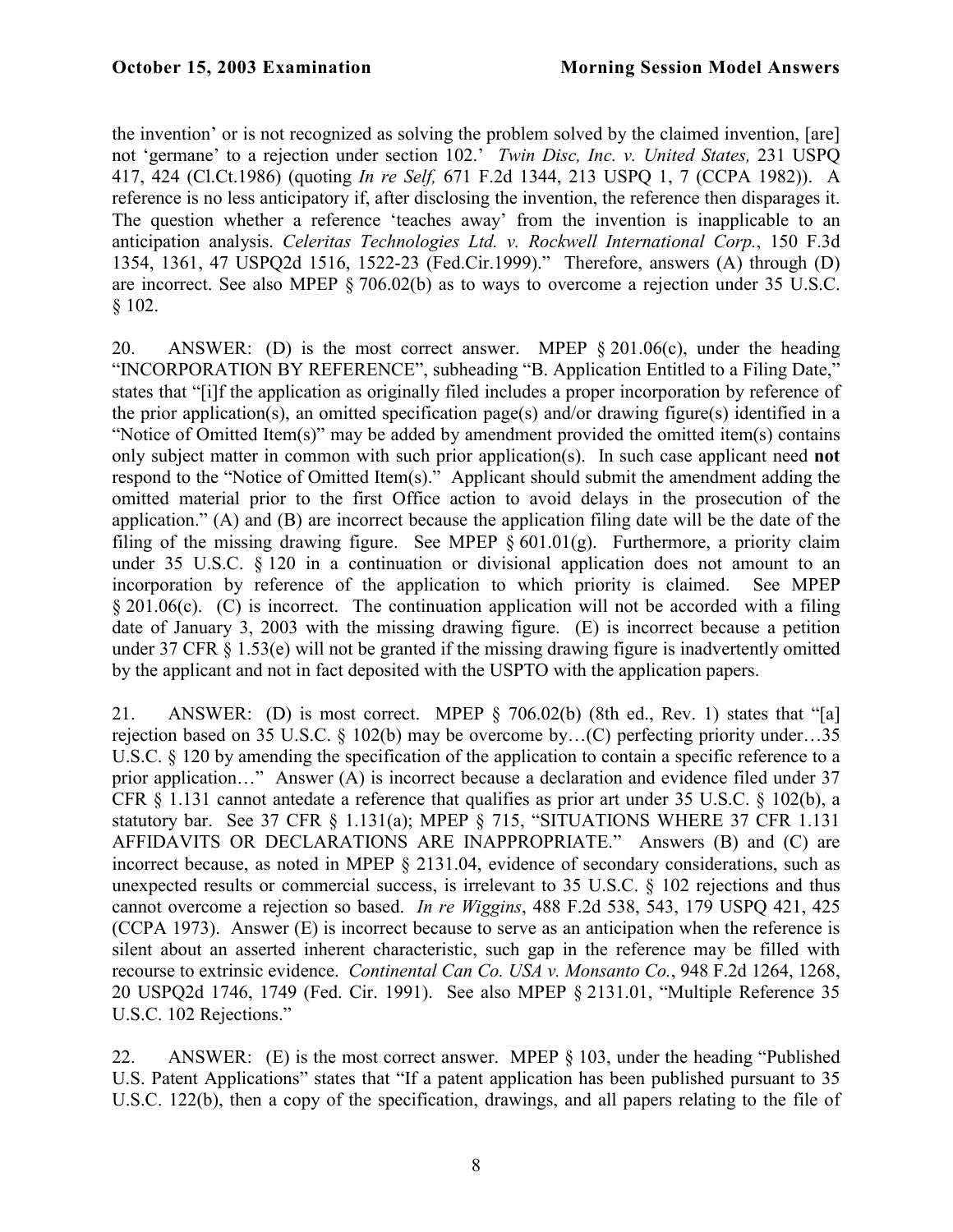that published application (whether abandoned or pending) may be provided to any person upon written request and payment of the fee." (A), and (B) are not correct. 37 CFR  $\S$  1.14(c)(2). Once an application has been published, a copy is available to the public upon written request and payment of a fee. (C) and (D) are not correct. As stated in MPEP § 103, under the heading "Published U.S. Patent Applications," if the published patent application is pending, the application file itself will not be available to the public for inspection."

23. ANSWER: (C) is the most correct answer. Pursuant to 35 U.S.C. § 112, paragraph 6, *In re Donaldson Co*., 16 F.3d 1189, 1193, 29 USPQ2d 1845, 1849 (Fed. Cir. 1994) (in banc), and MPEP § 2181, under the heading "Written Description Necessary To Support A Claim Limitation Which Invokes 35 U.S.C. 112, Sixth Paragraph," "step" plus function limitations shall be construed to cover the corresponding acts disclosed in the specification and their equivalents. Accordingly, the step plus function imitation correspondingly includes acts (1)-(5) and their equivalents. Thus, in order to anticipate, a prior art reference must disclose each and every act, or its equivalent, for the step plus function. If the reference is shown to not disclose one of the acts, or its equivalents, then the reference fails to anticipate, which is the answer set forth in (C). Thus, (C) is the most complete answer. (A) is not the most complete answer because acts (1)-(4) are disclosed in the reference and the equivalent of act (5) has to be dealt with, i.e., the equivalent of continuing to walk may still be met by the reference unless the applicant shows through argument that the reference also fails to contain any equivalent for act (5). Thus, the most complete answer is (C) as compared to (A). (B) is not the most correct answer because once act (5) is removed from the specification, the prior art reference clearly anticipates (since it otherwise expressly has acts (1)-(4) and the other claim limitations) under the above recited facts absent act (5) in the specification. See Donaldson, 16 F.3d at 1193, 29 USPQ2d at 1849; MPEP § 2181. (D) is not the most complete answer the prior art still anticipates the claim. (E) is not the most correct answer because it includes two incorrect answer choices, (B) and (D).

24. ANSWER: (D) is the most correct answer. MPEP § 2181 under the heading "Procedures For Determining Whether The Written Description Adequately Describes The Corresponding Structure, Material, Or Acts Necessary To Support A Claim Limitation Which Invokes 35 U.S.C. 112, Sixth Paragraph." 35 U.S.C. 112, sixth paragraph states that a claim limitation expressed in means plus function language "shall be construed to cover the corresponding structure, materials, or acts described in the specification and 'equivalents thereof.'" See also *B. Braun Medical, Inc. v. Abbott Lab.*, 124 F.3d 1419, 1424, 43 USPQ2d 1896, 1899 (Fed. Cir. 1997)." The examiner has made a prima facie case of equivalent in the Office action to support the rejection based on 35 U.S.C. § 102. By amending the claim to no longer include the means limitation in question, the claim becomes narrower inasmuch as it no longer includes equivalents under 35 U.S.C. § 112, paragraph 6 for examination purposes. Thus, (D) overcomes the lack of novelty rejection under these circumstances. (A) is not the most correct answer because such an amended claim would continue to lack novelty, since both it and the prior art would have the attached bar expressly. Furthermore, such an amendment would introduce new matter lacking support in the application as originally filed. 35 U.S.C. § 112, first paragraph. (B) is not the most correct answer because the "not found in the prior art" argument does not rebut the prima facie case of equivalents raised by the examiner. (C) is not the most correct answer because it does not address the rejection. (E) is not the most correct answer because the amendment would raise a new matter issue.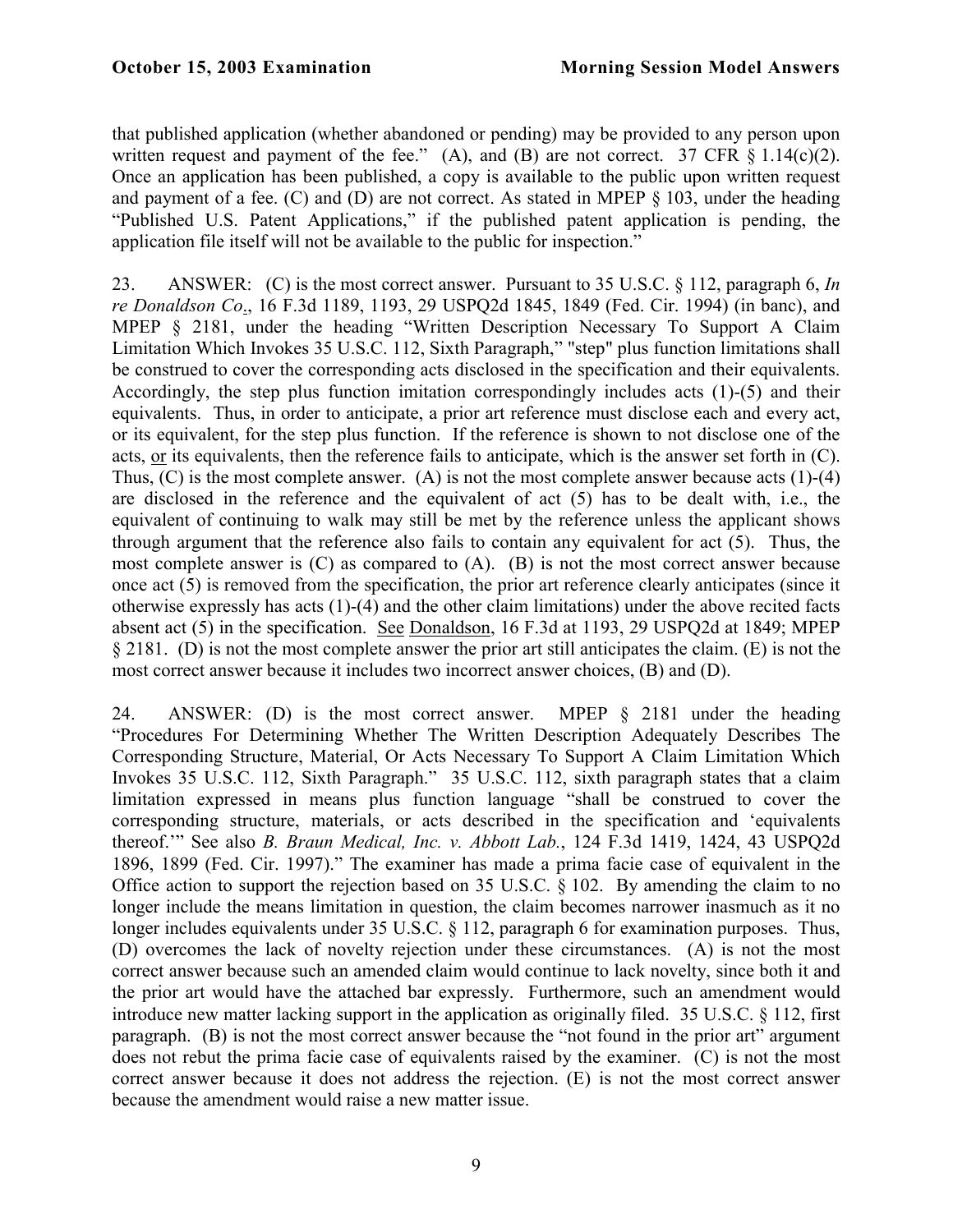25. ANSWER: The most correct answer is (D). See 35 U.S.C. § 154(b); 37 CFR § 1.702(f); MPEP § 2730 (quoting section 1.702(f)). The application was filed prior to May 29, 2000 and is ineligible for the provisions of Patent Term Adjustment (PTA). Moreover, the filing of a Request for Continued Examination (RCE) under 35 U.S.C. § 132(b) and 37 CFR § 1.114 does not cause an application filed before May 29, 2000 to be entitled to the benefits PTA under the provisions of 35 U.S.C. § 154(b) and 37 CFR §§ 1.702-1.705. See MPEP § 2730. (A) and (B) are not correct answers because the application was filed prior to May 29, 2000, the eligibility date for applications to receive the benefit of PTA provisions of 35 U.S.C. § 154(b) and 37 CFR §§ 1.702 through 705. Answer choice (C) is not correct because utility applications, not design applications are subject to the PTA provisions and the answer suggests that design applications are eligible for PTA. Answer choice (E) is not a correct answer because the application is not eligible for PTA and filing an RCE does not make an ineligible application eligible for PTA. Design patents are granted for fourteen year terms from the grant of the patent. 35 U.S.C. § 171. Utility patents are subject to patent term adjustment. 35 U.S.C. § 154(b)

26. ANSWER: (D) is the most correct answer. MPEP § 714.16, third paragraph, states "a supplemental reissue oath or declaration is treated as an amendment under 37 CFR 1.312 because the correction of the patent which it provides is an amendment of the patent, even though no amendment is physically entered into the specification or claim(s)." Answer (A) is incorrect because a supplemental oath or declaration is not treated as an amendment under 37 CFR 1.312 except when submitted in a reissue. See MPEP § 603.01. Answer (B) is incorrect because a supplemental oath or declaration in a reissue will be treated as an amendment under 37 CFR § 1.312 only if filed after allowance. Answer (C) is incorrect because amendments filed after the date the issue fee has been paid are no longer permitted under 37 CFR § 1.312. (E) is wrong because (A) is correct.

27. ANSWER: (C) is the most correct answer. 35 U.S.C. § 101; MPEP 2106, under the heading "A. Identify and Understand Any Practical Application Asserted for the Invention." With regard to computer-related inventions, MPEP § 2106 states that "[a]lthough the courts have yet to define the terms useful, concrete, and tangible in the context of the practical application requirement for such inventions, the following example illustrates claimed inventions that have a practical application because they produce useful, concrete, and tangible results: 'Claims drawn to a long-distance telephone billing process containing mathematical algorithms were held to be directed to patentable subject matter because the claimed process applies the Boolean principle to produce a useful, concrete, tangible result without pre-empting other uses of the mathematical principle.' *AT&T Corp. v. Excel Communications, Inc*., 172 F.3d 1352, 1358, 50 USPQ2d 1447, 1452 (Fed. Cir. 1999)." See also, *State Street Bank & Trust Co. v. Signature Financial Group Inc.,* 149 F. 3d 1368, 1374, 47 USPQ2d 1596, 1601-02 (Fed. Cir. 1998). Answers (A), (B) and (D) are incorrect. MPEP § 2105 states that abstract ideas, laws of nature and physical phenomena have been held by the Supreme Court to be unpatentable subject matter under 35 U.S.C. § 101. Answer (E) is incorrect because answers (A), (B) and (C) are incorrect.

28. ANSWER: (A) is the most correct answer. MPEP § 2144, under the heading "Rationale Different From Applicant's Is Permissible." Patent A suggests an insert with receptacles that are circular and which can be shaped to complement the shape of the object to be received. The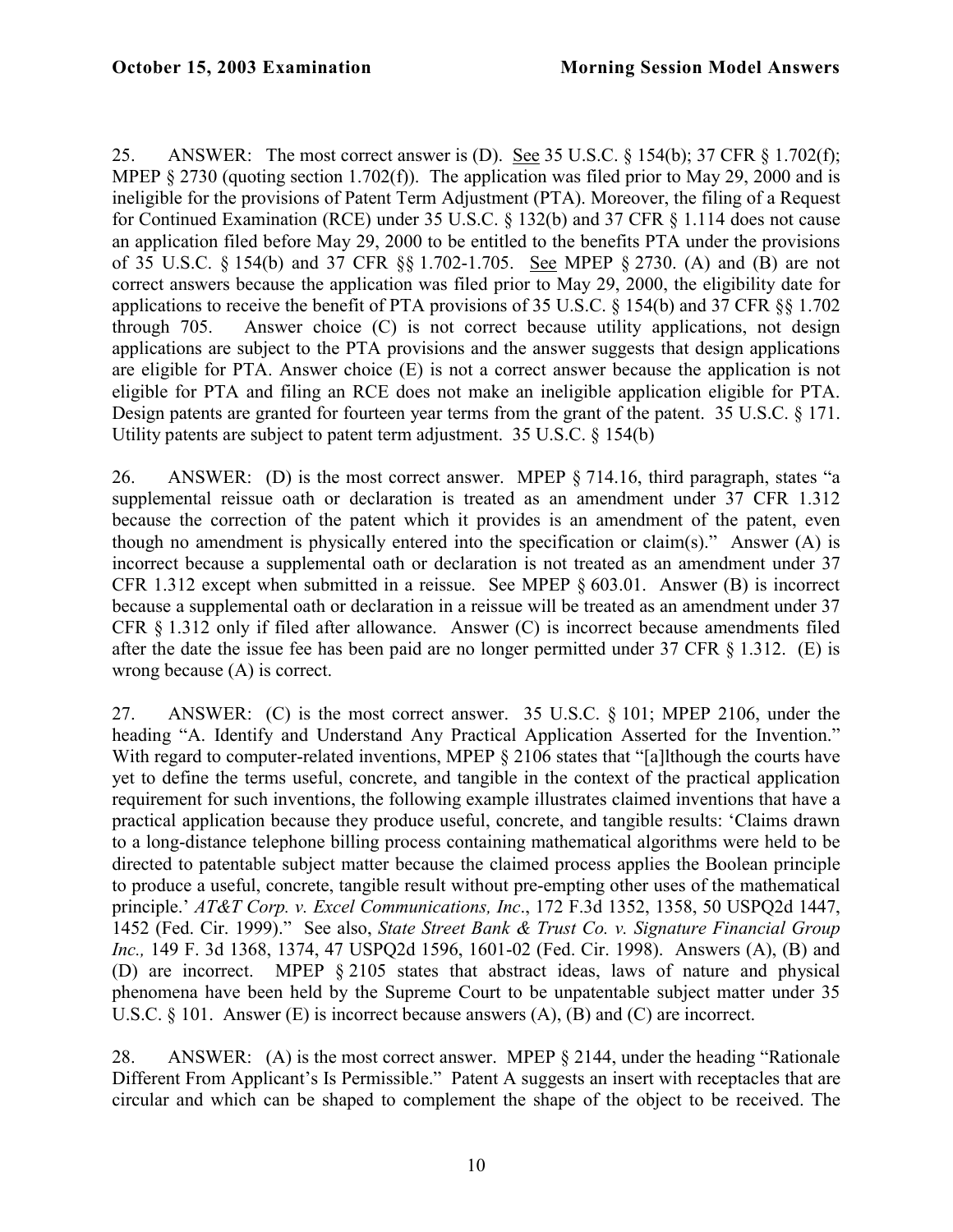purpose for this in Patent A is to keep the cart organized, not as in the claim to prevent the object from falling and breaking. The difference in objectives does not defeat the case for obviousness because, as MPEP § 2144 states, the "reason or motivation to modify the reference may often suggest what the inventor has done, but for a different purpose or to solve a different problem. It is not necessary that the prior art suggest the combination to achieve the same advantage or result discovered by applicant. *In re Linter*, 458 F.2d 1013, 173 USPQ 560 (CCPA 1972) …; *In re Dillon*, 919 F.2d 688, 16 USPQ2d 1897 (Fed. Cir. 1990), cert. denied, 500 U.S. 904 (1991) … ." In other words, it does not matter that Patent A does not appreciate the claimed purpose of preventing breakage. It suggests an insert with receptacles to hold bottles. That is enough to render the claimed subject matter *prima facie* obvious. The *prima facie* case is not rebutted by arguing that the purpose for the claimed insert is different form that specified for the insert described in Patent A. That is why answer (C) is wrong. To rebut the *prima facie* case, the practitioner must show a difference in structure instead. Answer (B) is wrong because the *prima facie* case is not rebutted by showing that Patent A does not teach wine bottles. This is not an anticipation rejection where identity of subject matter might be an issue. This is a question of obviousness. Therefore, it is sufficient to point out that Patent A is a generic teaching of shopping cart inserts that hold objects of any size and shape. (D) is not the most correct answer because what Patent A is interested in doing is irrelevant to the question of obviousness. (E) is not the most correct answer inasmuch as it was not the practitioner's argument. However, the question inquires about the merits of the argument that the practitioner made as set forth in the penultimate sentence of the question, not the merits of some hypothetical reply the examiner may communicate.

29. ANSWER: (B) is the most proper answer. MPEP § 2128.02, under the heading "Date of Accessibility Can Be Shown Through Evidence of Routine Business Practices," states, in reliance upon *Constant v. Advanced Micro-Devices, Inc*., 848 F.2d 1560, 7 USPQ2d 1057 (Fed. Cir.), *cert. denied*, 988 U.S. 892 (1988), and *In re Hall*, 781 F.2d 897, 228 USPQ 453 (Fed. Cir. 1986), "Evidence showing routine business practices can be used to establish the date on which publication became accessible to the public. Specific evidence showing when the specific document actually became available is not always necessary." Answer (A) is incorrect. MPEP § 2128.01, under the heading "A Thesis Placed In A University Library May Be Prior Art If Sufficiently Accessible To The Public," states "[a] doctoral thesis indexed and shelved in a library is sufficiently accessible to the public to constitute prior art as a 'printed publication.' *In re Hall*, 781 F.2d 897, 228 USPQ 453 (Fed. Cir. 1986). Even if access to the library is restricted, a reference will constitute a 'printed publication' as long as a presumption is raised that the portion of the public concerned with the art would know of the invention. *In re Bayer*, 568 F.2d 1357, 196 USPQ 670 (CCPA 1978)." Answer (C) is incorrect. MPEP § 2128.01, under the heading "Orally Presented Paper Can Constitute A 'Printed Publication' If Written Copies Are Available Without Restriction," states, in reliance upon *Massachusetts Institute of Technology v. AB Fortia*, 774 F.2d 1104, 1109, 227 USPQ 428, 432 (Fed. Cir. 1985): "[a] paper which is orally presented in a forum open to all interested persons constitutes a 'printed publication' if written copies are disseminated without restriction." Answer (D) is incorrect. MPEP § 2128.01, under the heading "Internal Documents Intended To Be Confidential Are Not Printed Publications," states, in reliance upon *In re George*, 2 USPQ2d 1880 (Bd. Pat. App. & Int. 1987), *Garret Corp. v. United States*, 422 F.2d 874, 878, 164 USPQ 521, 524 (Ct. Cl. 1970), and *Northern Telecom Inc. v. Datapoint Corp*., 908 F.2d 931, 15 USPQ2d 1321 (Fed. Cir. 1990). "[d]ocuments and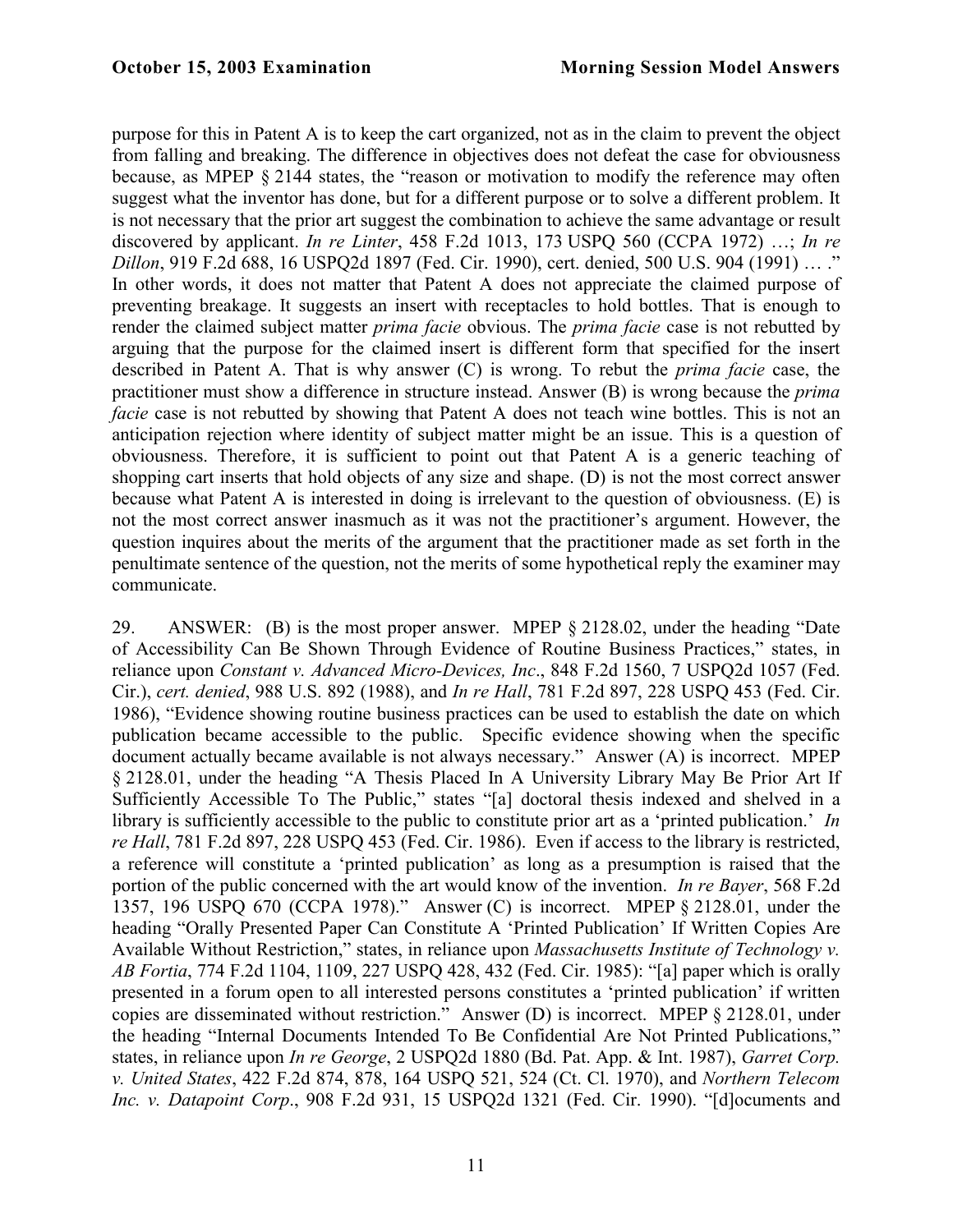items only distributed internally within an organization which are intended to remain confidential are not 'printed publications' no matter how many copies are distributed." Answer (E) is incorrect. MPEP § 2128.02, under the heading "A Journal Article or Other Publication Becomes Available As Prior Art on Date of It Is Received by a Member of the Public," states, in reliance upon *In re Schlittler*, 234 F.2d 882, 110 USPQ 304 (CCPA 1956): "[a] publication disseminated by mail is not prior art until it is received by at least one member of the public."

30. ANSWER: (B) or (D) is accepted as the correct answer. As to (B) and (D), see MPEP § 706.02(l)(2), under the heading "II. Evidence Required To Establish Common Ownership." (B) is accepted because applicants, *e.g.*, inventors, have the best knowledge of the ownership of their applications, and because their statement of such is sufficient evidence because of their paramount obligation of candor and good faith to the USPTO. (D) reproduces the example set forth under the foregoing heading. (A) is incorrect because applicants or the representatives of record have the best knowledge of the ownership of their applications, and because their statement of such is sufficient evidence because of their paramount obligation of candor and good faith to the USPTO. (C) is incorrect because the statement does not establish common ownership at the time the later invention was made. 35 U.S.C. § 103(c). (E) is incorrect because it does not establish that the prior art invention and the claimed invention are entirely or wholly owned by the same person. MPEP  $\S$  706.02(1)(2).

31. ANSWER: (C). 35 U.S.C. § 305; MPEP §§ 2258 and 1412.03. MPEP § 2258, under the heading "Claims In Proceeding Must Not Enlarge Scope Of The Claims Of The Patent," states "[w]here new or amended claims are presented . . . the claims of the reexamination proceeding should be examined under 35 U.S.C. 305, to determine whether they enlarge the scope of the original claims. 35 U.S.C. 305 states that 'no proposed amended or new claim enlarging the scope of the claims of the patent will be permitted in a reexamination proceeding...'." Under the further subheading "Criteria for Enlargement of the Scope of the Claims," MPEP § 2258 states "A claim presented in a reexamination proceeding 'enlarges the scope' of the claims of the patent being reexamined where the claim is broader than each and every claim of the patent. See MPEP § 1412.03 for guidance as to when the presented claim is considered to be a broadening claim as compared with the claims of the patent, i.e., what is broadening and what is not. If a claim is considered to be a broadening claim for purposes of reissue, it is likewise considered to be a broadening claim in reexamination." MPEP § 1412.03, under the heading "New Category of Invention Added In Reissue – Broadening," states "[t]he addition of process claims as a new category of invention to be claimed in the patent (*i.e.,* where there were no method claims present in the original patent) is generally considered as being a broadening of the invention. See *Ex parte Wikdahl*, 10 USPQ2d 1546, 1549 (Bd. Pat. App. & Inter. 1989)." MPEP 2258, under the further subheading "Rejection of Claims Where There Is Enlargement," states "[a]ny claim in a reexamination proceeding which enlarges the scope of the claims of the patent should be rejected under 35 U.S.C. 305." Since no claims drawn to a method were ever presented during prosecution of Patent X (claims 1 through 4 "are the only claims that were ever presented during prosecution of the application that matured into Patent X"), the claim recited in (C) is not directed to "the invention as claimed." (A), (B), and (D) are all incorrect because each of their claims are directed to a hydrocyclone separator apparatus, *i.e*., "the invention as claimed," and they do not enlarge the scope of the claims in Patent X.  $(E)$  is an incorrect answer because (C) is the correct answer.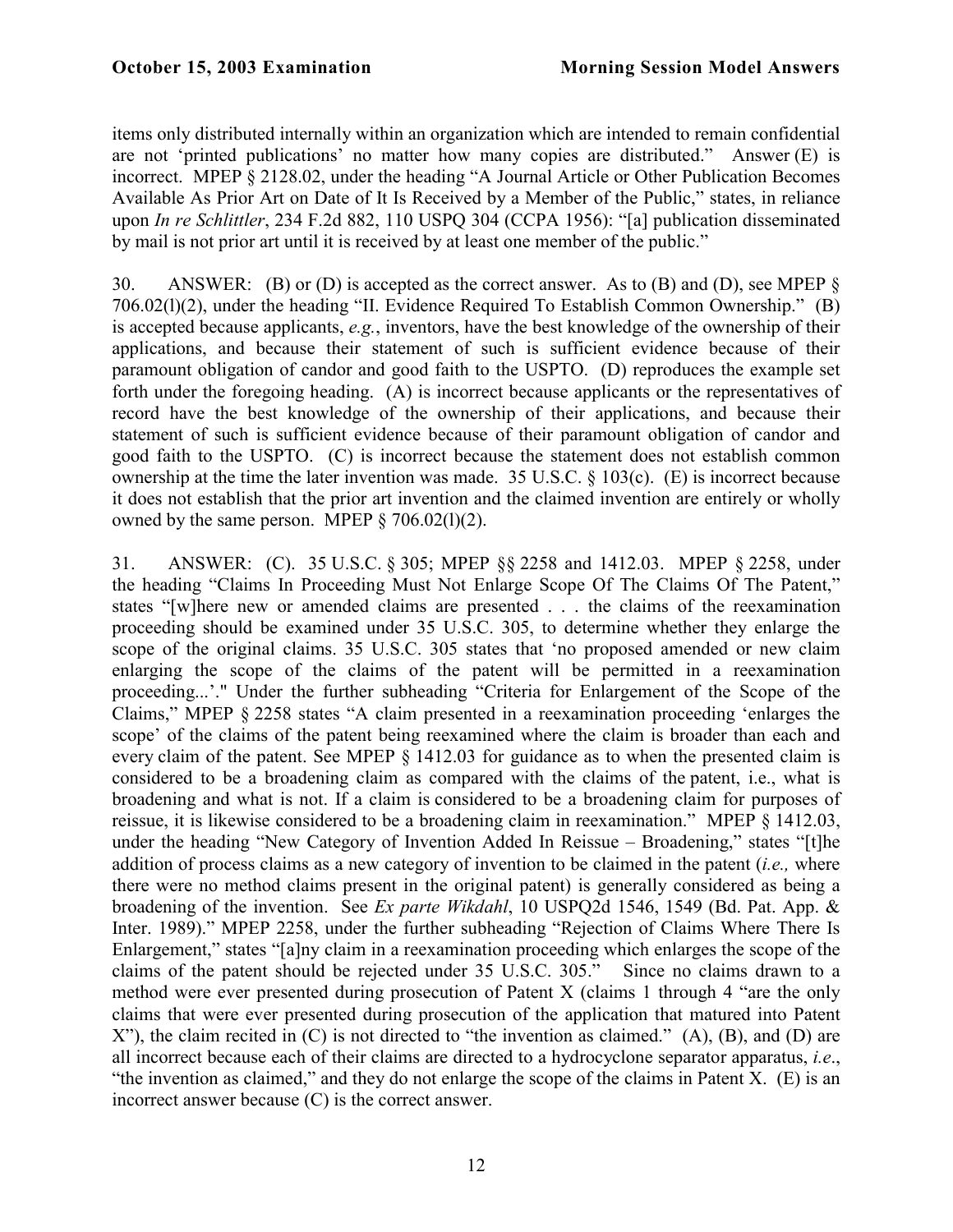32. ANSWER: (B) is the most correct, as only statement (2) is true. The examiner has the initial burden to establish a reasonable basis to question the enablement provided. MPEP § 2164.04 states "[i]n order to make a rejection, the examiner has the initial burden to establish a reasonable basis to question the enablement provided for the claimed invention. *In re Wright*, 999 F.2d 1557, 1562, 27 USPQ2d 1510, 1513 (Fed. Cir. 1993) (examiner must provide a reasonable explanation as to why the scope of protection provided by a claim is not adequately enabled by the disclosure)." Answer (A) is incorrect, because statement (1) is not true. The examiner may not analyze enablement before construing the claims. MPEP § 2164.04. Answer (C) is incorrect, because statement (3) is not true. The examiner must give reasons for the uncertainty of the enablement, even when there is no evidence of operability without undue experimentation other than the disclosed embodiments. *In re Brana*, 51 F.3d 1560, 1566, 34 USPQ2d 1436, 1441 (Fed. Cir. 1995). MPEP § 2164.04 states "[a]ccording to *In re Bowen*, 492 F.2d 859, 862-63, 181 USPQ 48, 51 (CCPA 1974), the minimal requirement is for the examiner to give reasons for the uncertainty of the enablement." Answer (D) is incorrect because it includes false statement (1). Answer (E) is incorrect because it includes false statements (1) and (3).

33. ANSWER: (D) is correct. "Inherent components of elements recited have antecedent basis in the recitation of the components themselves." MPEP § 2173.05(e). The MPEP provides an analogous example: "the limitation 'the outer surface of said sphere' would not require an antecedent recitation that the sphere have an outer surface." *Id.* (A), (B), (C), and (E) are all examples of things which inherently have the claimed characteristic and do not have an antecedent basis problem; that is, all circles have a center, all ellipses have a major diameter, all spheres have an outer surface, and all rectangles have an area, and these characteristics need not be provided with express antecedent basis. The ellipse example is from *Bose Corp. v. JBL Inc.*, 61 USPQ2d 1216, 1219 (Fed. Cir. 2001) ("There can be no dispute that mathematically an inherent characteristic of an ellipse is a major diameter."). The lever recited in (D) is not an inherent component of a machine and therefore requires express antecedent basis.

34. ANSWER: (A), describing a procedure that is not in accordance with the USPTO rules and the procedures set forth in the MPEP , the most correct answer. MPEP § 609, under the heading "Minimum Requirements for an Information Disclosure Statement," under the subheading "B(3). Information Disclosure Statement Filed After B(2), but Prior to Payment of Issue Fee 37 CFR 1.97 (d)", and subheading "B(5) Statement Under 37 CFR 1.97(e)." (A) The statement specified in 37 CFR § 1.97(e) requires that the practitioner certify, after reasonable inquiry, that no item of information contained in the IDS was known to any individual designated in 37 CFR § 1.56(c) more than three months prior to the filing of the information disclosure statement. The practitioner cannot certify this because the reference was known to the client before February 11, 2002, the time of filing of the utility application, which was more than three months prior to the filing of the information disclosure statement. See (B), stating a procedure that conforms with the USPTO rules and the procedures set forth in the MPEP, is an incorrect answer. Under 37 CFR  $\S$  1.313(a), a petition to withdraw the application from issue is not required if a proper RCE is filed before payment of the issue fee. (C), stating a procedure that conforms with the USPTO rules and the procedures set forth in the MPEP, is an incorrect answer. A practitioner can file a continuing application on or before the date that the issue fee is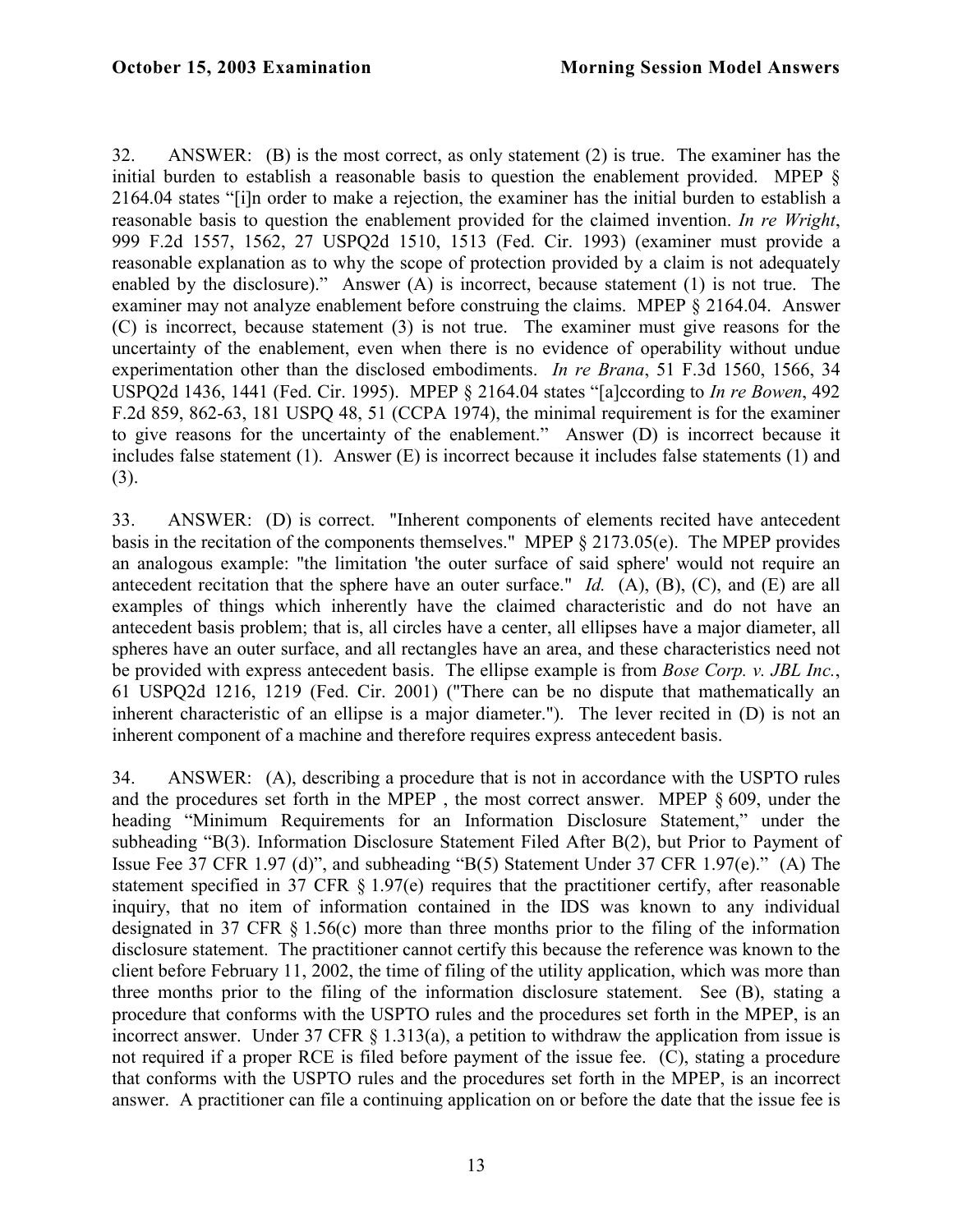due and permit the parent application to become abandoned for failure to pay the issue fee. (D), stating a procedure that conforms with the USPTO rules and the procedures set forth in the MPEP, is an incorrect answer. Under 37 CFR  $\S$  1.313(c)(3), a petition to withdraw the application from issue can be filed after payment of the issue fee to permit the express abandonment of the application in favor of a continuing application. (E), stating a procedure that conforms with the USPTO rules and the procedures set forth in the MPEP, is an incorrect answer. Under 37 CFR  $\S$  1.313(c)(2), a petition to withdraw the application from issue can be filed after payment of the issue fee to permit consideration of a Request for Continued Examination (RCE) under 37 CFR § 1.114. See also MPEP § 1308.

35. ANSWER: (E) is the most correct answer because (B) and (C) together are correct. Regarding (B), see MPEP § 2163.02, which states, "Whenever the [written description] issue arises, the fundamental factual inquiry is whether the specification conveys with reasonable clarity to those skilled in the art that, as of the filing date sought, applicant was in possession of the invention as now claimed. See, e.g., *Vas-Cath, Inc. v. Mahurkar*, 935 F.2d 1555, 1563-64, 19 USPQ2d 1111, 1117 (Fed. Cir. 1991). An applicant shows possession of the claimed invention by describing the claimed invention with all of its limitations using such descriptive means as words, structures, figures, diagrams, and formulas that fully set forth the claimed invention. *Lockwood v. American Airlines, Inc.*, 107 F.3d 1565, 1572, 41 USPQ2d 1961, 1966 (Fed. Cir. 1997)." Regarding (C), see MPEP § 2163.02, which states, "The courts have described the essential question to be addressed in a description requirement issue in a variety of ways. An objective standard for determining compliance with the written description requirement is, 'does the description clearly allow persons of ordinary skill in the art to recognize that he or she invented what is claimed.' *In re Gosteli*, 872 F.2d 1008, 1012, 10 USPQ2d 1614, 1618 (Fed. Cir. 1989). Under *Vas-Cath, Inc. v. Mahurkar*, 935 F.2d 1555, 1563-64, 19 USPQ2d 1111, 1117 (Fed. Cir. 1991), to satisfy the written description requirement, an applicant must convey with reasonable clarity to those skilled in the art that, as of the filing date sought, he or she was in possession of the invention, and that the invention, in that context, is whatever is now claimed." (B) alone and (C) alone are incorrect inasmuch as they do not address each of the examiner's rationales for the rejection. (A) is incorrect. MPEP § 2161. The written description requirement is separate and distinct from the enablement requirement of 35 U.S.C. § 112, first paragraph. The argument does not address and otherwise traverse the rejection that was made. (D) is incorrect. MPEP § 2163.03, under the headings "RELIANCE ON FILING DATE OF PARENT APPLICATION UNDER 35 U.S.C. 120," and "RELIANCE ON PRIORITY UNDER 35 U.S.C. 119." The related case must be an application having a filing date to which the instant application is entitled, *e.g.*, a parent or provisional application. The argument does not show the instant application is related to the "related application" under 35 U.S.C. §§ 119 or 120. (B) alone is not correct because (C) is also correct. (C) alone is not correct because (B) is also correct.

36. ANSWER: (D) is the correct answer. See MPEP §§ 706.07(h), under the heading "X. After Appeal But Before Decision By Board," and 1215.01. As explained in MPEP  $\S$  1215.01, "The filing of an RCE will be treated as a withdrawal of the appeal by the applicant, regardless of whether the RCE includes the appropriate fee or a submission." Thus, the filing of the RCE without the fee results in the withdrawal of the appeal in this application and passage of the application to issue with the allowed claims 6-10 after the cancellation of both rejected claims 1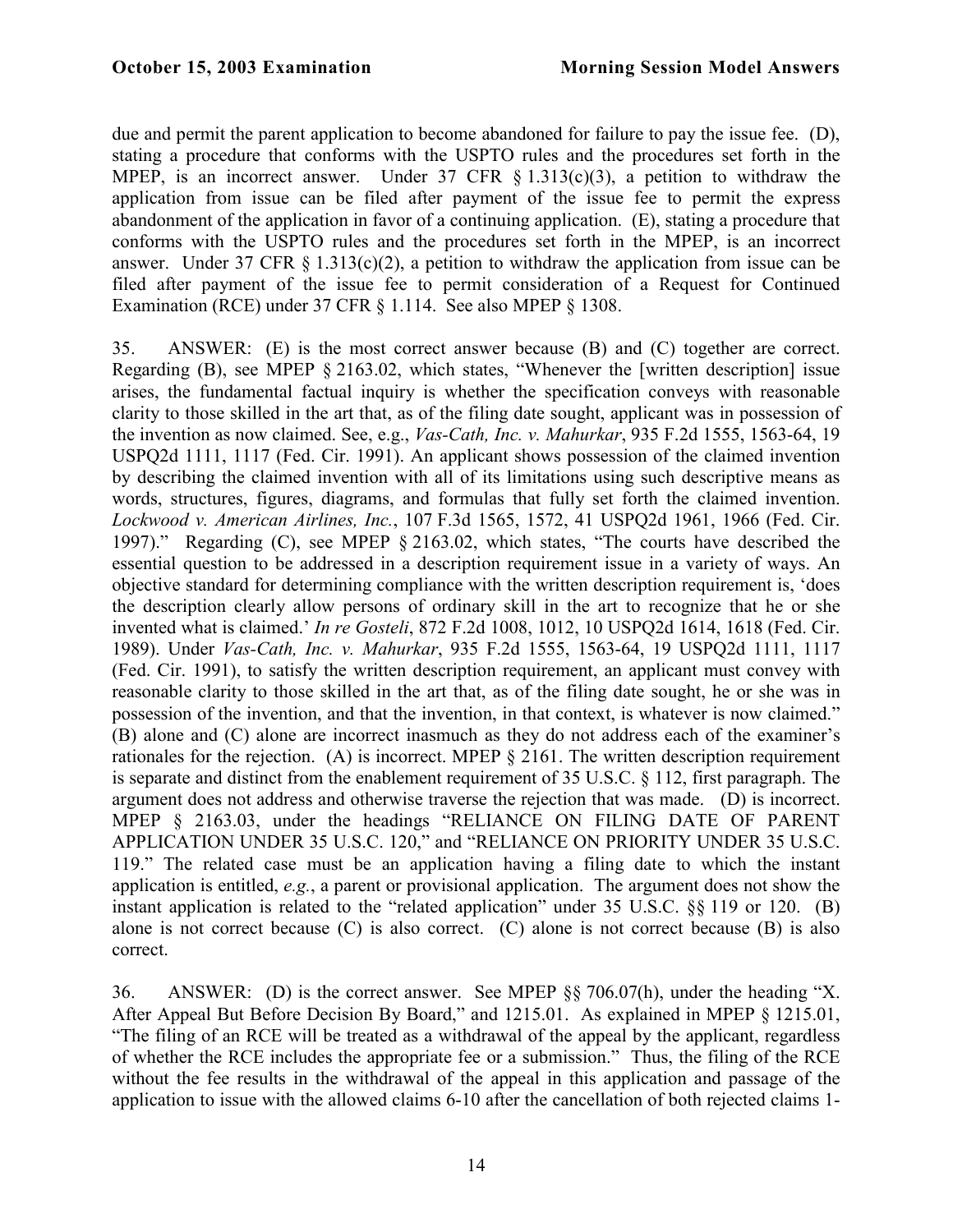3 and claims 4 and 5 which are allowable except for their dependency from rejected claim 1 (A) is incorrect. As also explained in MPEP § 1215.01, although an application under appeal having no allowed claims will be considered abandoned by the filing of an improper RCE, an application having allowed claims will be passed to issue with the allowed claims. Upon withdrawal of appeal, claims which are allowable except for their dependency from rejected claims will be treated as if they were rejected. See MPEP § 1215.01. All rejected claims, such as claims 1-3, and claims which are allowable except for their dependency from rejected claims, such as claims 4 and 5, will be canceled. (B) is incorrect. As explained in MPEP  $\frac{8706.07(h)}{h}$ . under the heading "After Appeal But Before Decision By The Board," proceedings as to the rejected claims are terminated and the application is passed to issue with the allowed claims. MPEP  $\S$  1215.01 explains that the filing of an RCE will be treated as a withdrawal of the appeal by the applicant, regardless of whether the RCE includes the appropriate fee or a submission. (C) is incorrect for the reasons explained for (A), and because claims 4 and 5 will be canceled. (E) is incorrect. The RCE, which was filed without the fee, is improper. Thus, as explained in MPEP § 706.07(h), under the heading, "After Appeal But Before Decision By The Board," proceedings as to the rejected claims are terminated and the application is passed to issue with the allowed claims. MPEP § 1215.01 explains that the filing of an RCE will be treated as a withdrawal of the appeal by the applicant, regardless of whether the RCE includes the appropriate fee or a submission.

37. ANSWER: (E) is the correct answer. 35 U.S.C. § 102(b); 37 CFR § 1.111(b); MPEP §§ 706.02(b), 2131 and 2131.03. As stated in MPEP 2131, under the heading "To Anticipate A Claim, The Reference Must Teach Every Element Of The Claim," "A claim is anticipated only if each and every element as set forth in the claim is found, either expressly or inherently described, in a single prior art reference." *Verdegaal Bros. v. Union Oil Co. of California*, 814 F.2d 628, 631, 2 USPQ2d 1051, 1053 (Fed. Cir. 1987). MPEP 2131.03, under the heading, "Prior Art Which Teaches A Range Within, Overlapping, Or Touching The Claimed Range Anticipates If The Prior Art Range Discloses The Claimed Range With 'Sufficient Specificity.'" states "When the prior art discloses a range which touches, overlaps or is within the claimed range, but no specific examples falling within the claimed range are disclosed, a case by case determination must be made as to anticipation. In order to anticipate the claims, the claimed subject matter must be disclosed in the reference with 'sufficient specificity to constitute an anticipation under the statute.'" A claim containing a limitation that the grit particle size is 5-7 microns would not be anticipated by the applied reference, because the applied reference discloses a different grit particle size well outside that range. (A) is incorrect. MPEP  $\S 2123(8^{th}$ Ed.). Patents are relevant as prior art for all they contain and are not limited to their preferred embodiments. *See In re Heck*, 699 F.2d 1331, 1332-33, 216 USPQ 1038, 1039 (Fed. Cir. 1983) and *Merck & Co. v. Biocraft Laboratories*, 874 F.2d 804, 10 USPQ2d 1843 (Fed. Cir. 1989), *cert. denied*, 493 U.S. 975 (1989). (B) is incorrect. See MPEP § 2131.04. Evidence of secondary considerations such as unexpected results is irrelevant to 35 U.S.C. § 102 rejections and thus cannot overcome a rejection so based. *See In re Wiggins*, 488 F.2d 538, 543,179 USPQ 421, 425 (CCPA 1973). (C) is incorrect. See MPEP § 715, under the heading "Situations Where 37 CFR 1.131 Affidavits or Declarations Are Inappropriate." An affidavit or declaration under 37 CFR § 1.131 is inappropriate where the reference publication date is more than 1 year prior to applicant's effective filing date. Such a reference is a "statutory bar" under 35 U.S.C. § 102(b) as referenced in 37 CFR  $\S$  1.131(a)(2). (D) is also incorrect. See MPEP  $\S$  2131.05. Arguments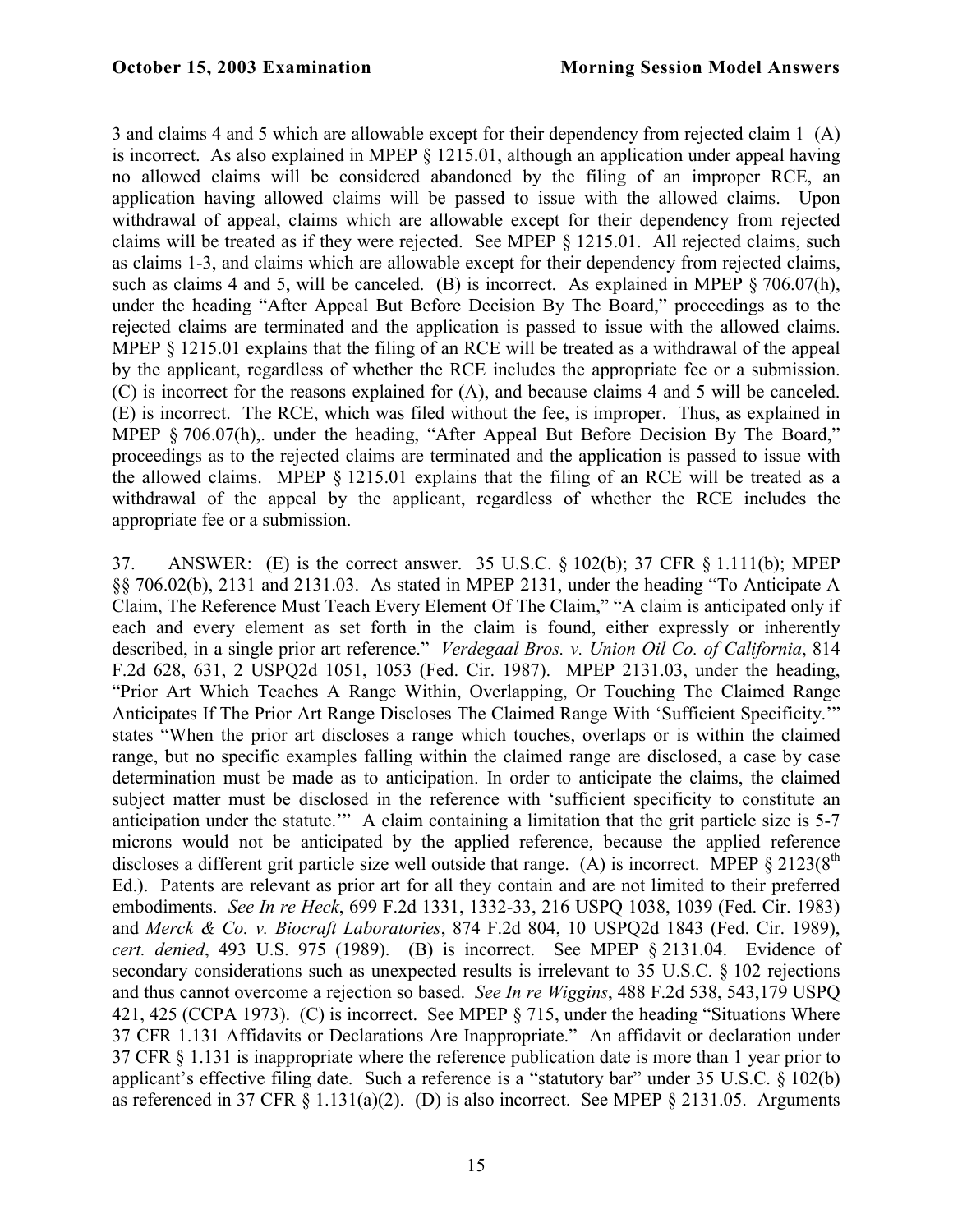that the alleged anticipatory prior art is "nonanalogous art" are not "germane" to a rejection under 35 U.S.C. § 102. *Twin Disc, Inc. v. United States*, 231 USPQ 417, 424 (Cl. Ct. 1986) (quoting *In re Self*, 671 F.2d 1344, 213 USPQ 1, 7 (CCPA 1982).

38. ANSWER: (D) is the most correct answer. 37 CFR § 1.197(c); MPEP § 1214.06. This case is specifically set forth in MPEP § 1214.06 under the heading "Claims Stand Allowed." Answers (A), (B) and (C) apply only if no claims stand allowed in the application. They are incorrect because the facts state that claim 3 was allowed. See MPEP § 1214.06, under the heading "No Claims Stand Allowed." (B) is incorrect. See MPEP § 1214.06 under the heading "Claims Stand Allowed." Where one or more other claims stand allowed, the examiner is not authorized to convert to independent form a dependent claim that has been objected to (but not allowed or rejected) based on its dependency to a rejected claim. (C) is incorrect. See MPEP § 1214.06 under the heading "Claims Stand Allowed." Where one or more other claims stand allowed, the examiner is not authorized to provide appellant with time to rewrite a dependent claim into independent form where the dependent claim was objected to (but not allowed or rejected) based on its dependency to a rejected claim.

## 39. CREDIT GIVEN FOR ALL ANSWERS.

40. ANSWER: (E) is the most correct answer. As set forth in MPEP § 2111.03 states "[t]he transitional term 'comprising' [Answer (A)], which is synonymous with 'including' [Answer (D)], 'containing' [Answer (B)], or 'characterized by' [Answer (C)], is inclusive or open-ended and does not exclude additional, unrecited elements or method steps. Since Answers (A), (B), (C) and (D) are all open-ended transitional phrases they are incorrect answers.

41. ANSWER: The correct answer is (E). MPEP § 608.01(n), under the heading "B. Unacceptable Multiple Dependent Claim Wording." Multiple dependent claims in proper form depend on preceding claims and refer to the claims from which they depend in the alternative only. Answer (A) is incorrect. See MPEP § 608.01(n), under the heading "B. Unacceptable Multiple Dependent Claim Wording," and subheading "1. Claim Does Not Refer Back In the Alternative Only," second example. A proper multiple dependent claim must refer back in the alternative only. Answer (B) is incorrect. See MPEP  $\delta$  608.01(n), under the heading "B. Unacceptable Multiple Dependent Claim Wording," and subheading "1. Claim Does Not Refer Back In the Alternative Only," fifth example. A proper multiple dependent claim refers back in the alternative only. Answer (C) is incorrect. Answer (C) reproduces the example in MPEP § 608.01(n), under the heading "B. Unacceptable Multiple Dependent Claim Wording," and subheading "3. References to Two Sets of Claims to Different Features." A proper multiple dependent claim refers in the alternative to only one set of claims. Answer (D) is incorrect. See MPEP § 608.01(n), under the heading "B. Unacceptable Multiple Dependent Claim Wording," and subheading "2. Claim Does Not Refer to a Preceding Claim," second example. A proper multiple dependent claim depends only from preceding claims.

42. ANSWER: (E) is the most correct answer. MPEP § 1002.02(c) identifies among the matters petitionable to and decided by the Technology Center Directors "Petitions from a final decision of examiner requiring restriction in patent applications, 37 CFR 1.144, MPEP § 818.03(c)." Hence  $(A)$ , and  $(C)$ , which provide for review before the Board of Patent Appeals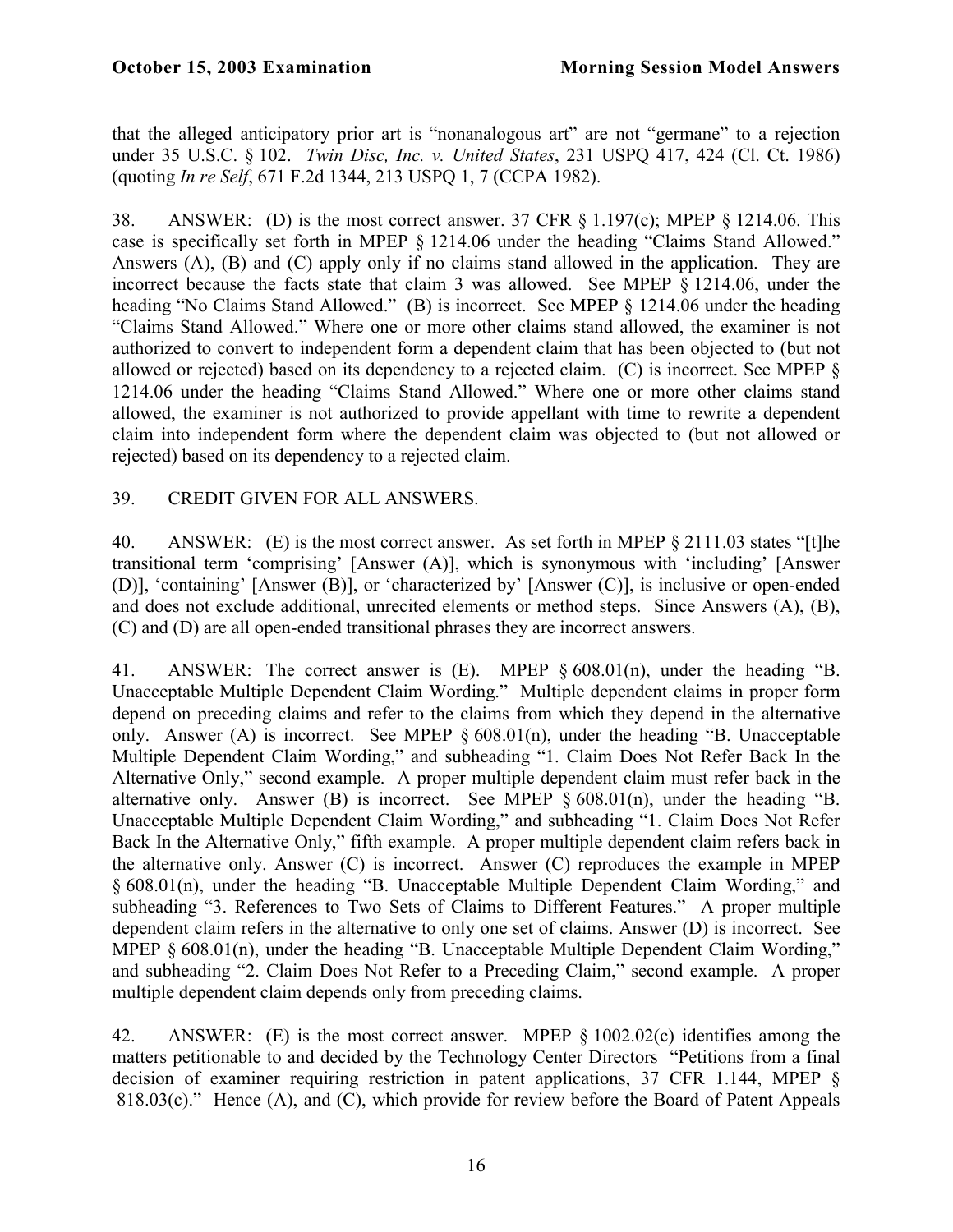and Interferences are clearly erroneous. Since the restriction requirement is not yet "final" no review is possible at this juncture. Answers (A), (B), (C), and (D) are also incorrect because no claim is under rejection hence no appeal is possible. See MPEP § 1205, which provides that under 37 CFR 1.191(a), an applicant for a patent dissatisfied with the primary examiner's decision in the second or final rejection of his or her claims may appeal to the Board for review of the examiner's rejection by filing a notice of appeal and the required fee set forth in 37 CFR 1.17(b) within the time period provided under 37 CFR 1.134.and 1.136. A notice of appeal may be filed after any of the claims has been twice rejected, regardless of whether the claim(s) has/have been finally rejected. The limitation of "twice or finally... rejected" does not have to be related to a particular application. For example, if any claim was rejected in a parent application, and the claim is again rejected in a continuing application, then applicant will be entitled to file an appeal in the continuing application, even if the claim was rejected only once in the continuing application.

43. ANSWER: The answer is (C). See 37 CFR § 1.75(c); MPEP 608.01(n). Rule 1.75(c) provides that "[o]ne or more claims may be presented in dependent form, referring back to and further limiting another claim or claims in the same application." See also MPEP  $\S 608.01(n)$ , under the heading "III Infringement Test," second paragraph, wherein it states, "[t]he test for a proper dependent claim under the fourth paragraph of 35 U.S.C. 112 is whether the dependent claim includes every limitation of the claim from which it depends." For answer (A), see MPEP § 608.01(n), under the heading "III Infringement Test," second paragraph, wherein it states, "[t]he test is not one of whether the claims differ in scope." For answer (B), see MPEP § 608.01(n), under the heading "III Infringement Test," second paragraph, wherein it states, "[a] dependent claim does not lack compliance with 35 U.S.C. 112, fourth paragraph, simply because there is a question as to (1) the significance of the further limitation added by the dependent claim." For answers (D) and (E), see MPEP  $\S 608.01$  (n), under the heading "III Infringement Test," fifth paragraph, wherein it states, "[t]he fact that a dependent claim which is otherwise proper might relate to a separate invention which would require a separate search or be separately classified from the claim on which it depends would not render it an improper dependent claim, although it might result in a requirement for restriction."

44. ANSWER: (A) is the most correct answer. See 35 U.S.C. 122(b)(2)(B)(iii); 37 CFR § 1.213; MPEP § 901.03 for information on nonpublication requests. See 37 CFR § 1.137(f); MPEP § 711.03(c), under the heading "3. Abandonment for Failure to Notify the Office of a Foreign Filing After Submission of a Non-Publication Request." (B) is incorrect. The notice of foreign filing can be filed as late as 45 days after the foreign filing before the U.S. application becomes abandoned. (C) is incorrect. See MPEP  $\S 608.04(a)$ . The improvements would constitute new matter and new matter cannot be added to the disclosure of an application after the filing date of the application. (D) is not correct. The applicant is required to provide notice of foreign filing, not merely rescind the nonpublication request within the appropriate time. (E) is not correct. The applicant was required to provide notice of foreign filing within 45 days of filing in Japan, and two months have passed. As a result, a petition to revive under 37 CFR § 1.137(b) is required for examination to continue. Also see 37 CFR § 1.137(f).

45. ANSWER: (E) is the most correct answer. As set forth in MPEP § 2127, under the heading "Abandoned Applications, Including Provisional Applications," and subheading,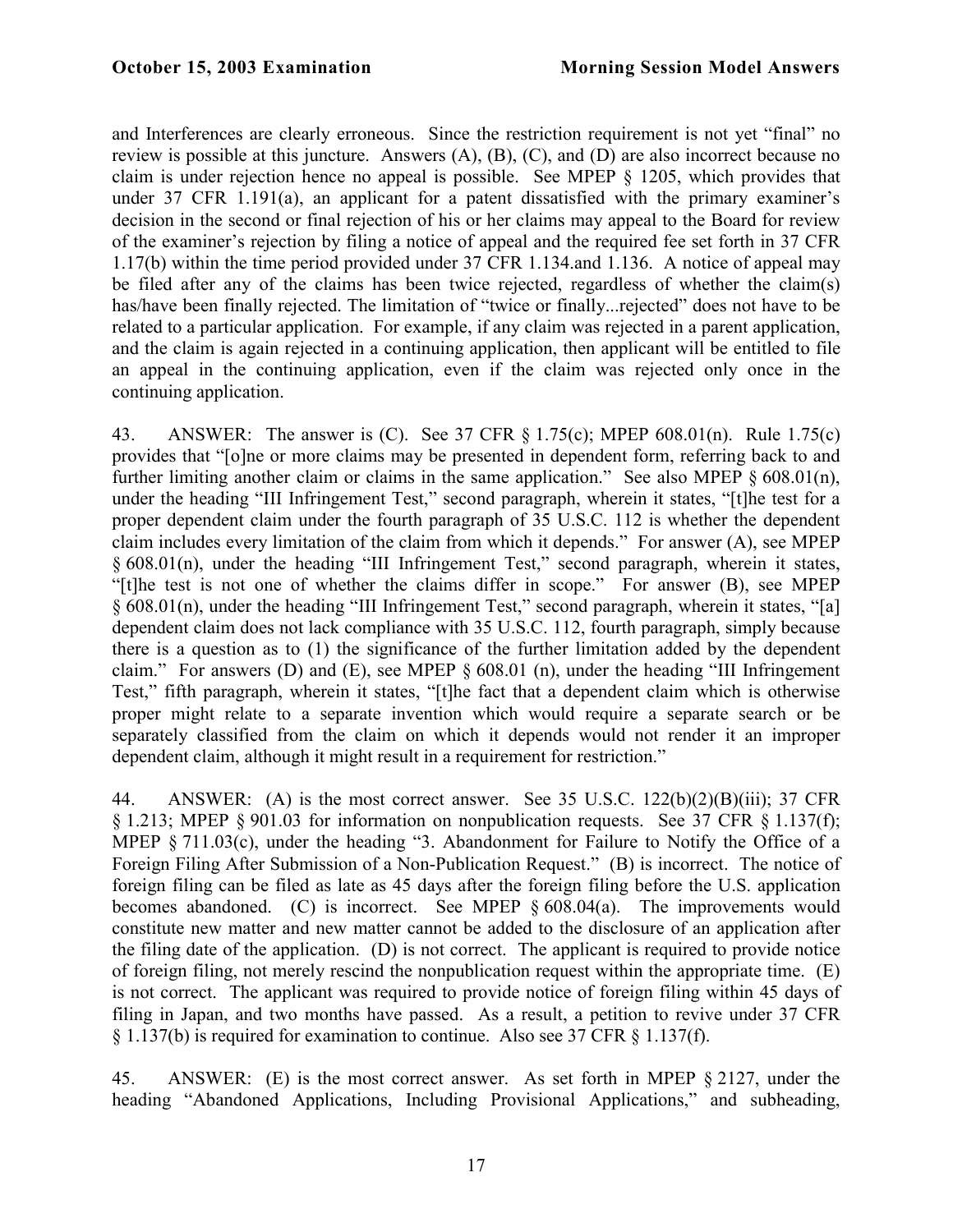"Abandoned Applications Disclosed to the Public Can Be Used as Prior Art," states "the subject matter of an abandoned application, including both provisional and nonprovisional applications, referred to in a prior art U.S. patent may be relied on in a 35 U.S.C. 102(e) rejection based on that patent if the disclosure of the abandoned application is actually included or incorporated by reference in the patent. Compare *In re Lund*, 376 F.2d 982, 991, 153 USPQ 625, 633 (CCPA 1967) (The court reversed a rejection over a patent which was a continuation-in-part of an abandoned application. Applicant's filing date preceded the issue date of the patent reference. The abandoned application contained subject matter which was essential to the rejection but which was not carried over into the continuation-in-part. The court held that the subject matter of the abandoned application was not available to the public as of either the parent's or the child's filing dates and thus could not be relied on in the 102(e) rejection.)." (A) is incorrect since an abandoned patent application may become evidence of prior art. Answers (B), (C) and (D) are incorrect due to the use of the word "only". Answer (E) does not include the term "only". In addition, Answer (C) and (D) are also incorrect due to the inclusion of the phrase "as of its filing date". As set forth above, "An abandoned patent application becomes available as prior art only as of the date the public gains access to it. See 37 CFR 1.14(e)(2)."

46. ANSWER: The correct answer is (C). The internal report was intended to be confidential and therefore is not a "printed publication" under 35 U.S.C. § 102(b). See MPEP § 2128.01, under the heading "Internal Documents Intended To Be Confidential Are Not 'Printed Publications," citing In re George, , 2 USPQ2d 1880 (Bd. Pat. App. & Int. 1987) states "Research reports disseminated in-house to only those persons who understood the policy of confidentiality regarding such reports are not printed publications even though the policy was not specifically stated in writing." Answer (A) is incorrect. An orally presented paper can be a "printed publication" if copies are available without restriction. The paper is a "printed publication" under 35 U.S.C. § 102(b). See MPEP § 2128.01. Answer (B) is incorrect. The thesis is a "printed publication" under 35 U.S.C. § 102(b). See MPEP § 2128.01. Answer (D) is incorrect. An electronic publication disclosed on the Internet is considered to be publicly available as of the date the item was posted. The reference is a "printed publication" under 35 U.S.C. § 102(b). See MPEP § 2128. Answer (E) is incorrect. There is no need to prove that anyone actually looked at a document. The manual is a "printed publication" under 35 U.S.C. § 102(b). See MPEP § 2128.

47. ANSWER: (B) is the most proper answer. MPEP § 2111, under the heading "Claims Must Be Given Their Broadest Reasonable Interpretation," states, in reference to *In re Prater*, 415 F.2d 1393, 1404-05, 162 USPQ 541, 550-51 (CCPA 1969): "The court explained that 'reading a claim in light of the specification,['] to thereby interpret limitations explicitly recited in the claim, is a quite different thing from 'reading limitations of the specification into a claim,' to thereby narrow the scope of the claim by implicitly adding disclosed [sic, *disclosed*] limitations which have no express basis in the claim." Answer (A) is an improper response to the question because it is a correct statement of claim interpretation during patent prosecution. As pointed out in MPEP § 2111.01, the court in *In re Marosi*, 710 F.2d 799, 802, 218 USPQ 289, 292 (Fed. Cir. 1983) (quoting *In re Okuzawa*, 537 F.2d 545, 548, 190 USPQ 464, 466 (CCPA 1976)), states: "It is well settled that 'claims are not to be read in a vacuum and limitations therein are to be interpreted in light of the specification in giving them their "broadest *reasonable* interpretation."" Answer (C) is an improper response to the question because it is a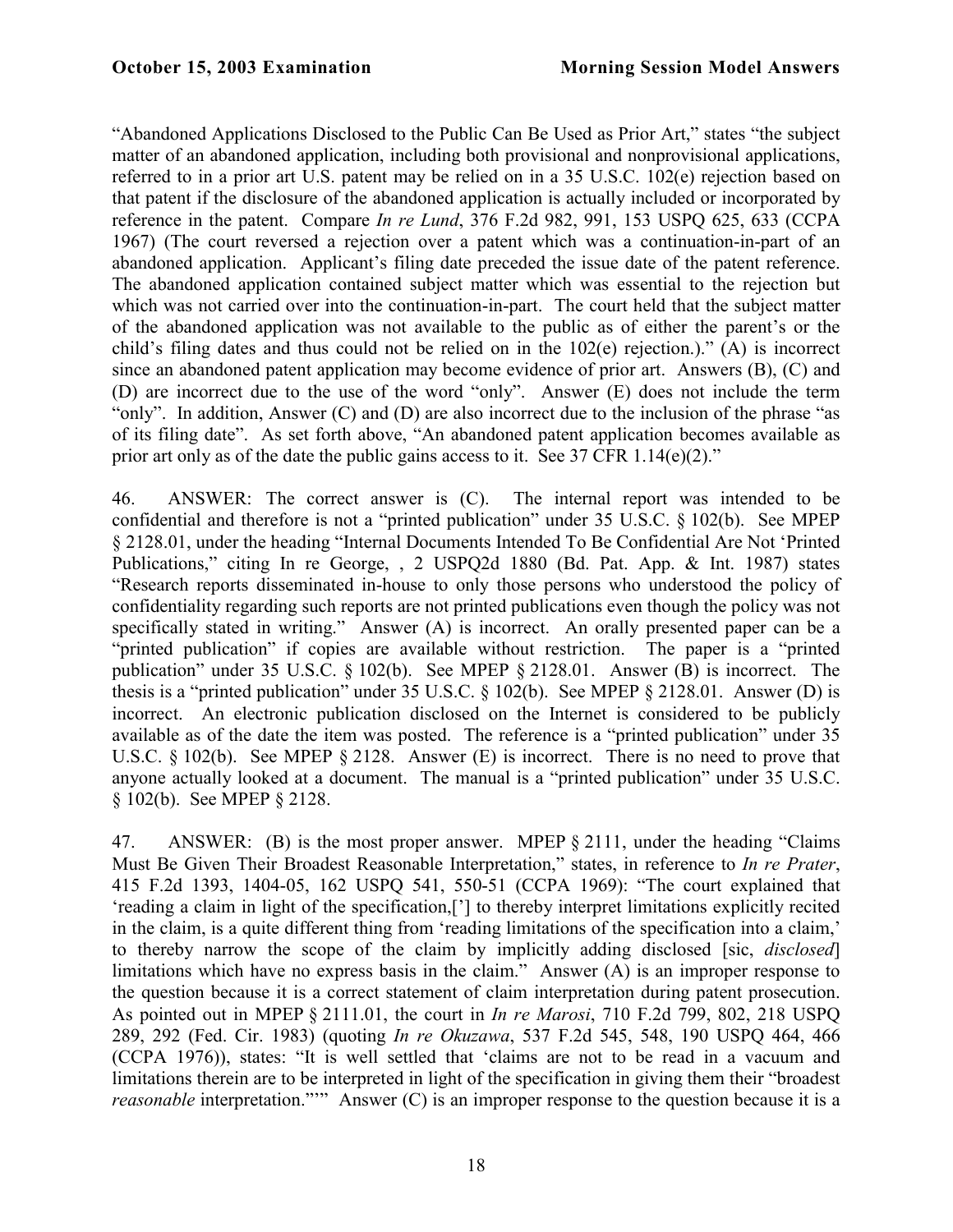correct statement of claim interpretation during patent prosecution. MPEP § 2111.01, under the heading "Plain Meaning Refers To The Meaning Given to The Term By Those Of Ordinary Skill In The Art," states that "[w]hen not defined by applicant in the specification, the words of a claim must be given their plain meaning." Answer (D) is an improper response to the question because it is a correct statement of claim interpretation during patent prosecution. MPEP § 2111.01 states that it is only when the specification provides a definition for terms appearing in the claims can the specification be used to interpret the claim language. Answer (E) is an improper response to the question because it is a correct statement of claim interpretation during patent prosecution. See MPEP § 2111.01, under the heading "Plain Meaning Refers To The Meaning Given to The Term By Those Of Ordinary Skill In The Art," states, in reliance upon *In re Donaldson*, 16 F.3d 1189, 1193, 29 USPQ2d 1845, 1848 (Fed. Cir. 1994), that there is "one exception, and that is when an element is claimed using language falling under the scope of 35 U.S.C. 112,  $6<sup>th</sup>$  paragraph (often broadly referred to as means or step plus function language). In that case, the specification must be consulted to determine the structure, material, or acts corresponding to the function recited in the claim."

48. ANSWER: (C) is the most correct answer. 35 U.S.C. § 102(b); MPEP § 2133.03(b). MPEP § 2133.03(b), under the heading "I. The Meaning Of "Sale," and subheading "D. A Sale of Rights Is Not a Sale of the Invention and Will Not in Itself Bar a Patent," states "'[a]n assignment or sale of the rights, such as patent rights, in the invention is not a sale of 'the invention' within the meaning of section 102(b).'" The sale must involve the delivery of the physical invention itself. *Moleculon Research Corp. v. CBS, Inc*., 793 F.2d 1261, 1265, 229 USPQ 805, 809 (Fed. Cir. 1986)." (A) is incorrect. Although reexaminations are limited to prior art patents and printed publications, that limitation is not present in original prosecution. MPEP § 2133.03(b) states "An impermissible sale has occurred if there was a definite sale, or offer to sell, more than 1 year before the effective filing date of the U.S. application and the subject matter of the sale, or offer to sell, fully anticipated the claimed invention or would have rendered the claimed invention obvious by its addition to the prior art. *Ferag AG v. Quipp, Inc.*, 45 F.3d 1562, 1565, 33 USPQ2d 1512, 1514 (Fed. Cir. 1995)." (B) and (D) are incorrect. There is no requirement that on-sale activity be public. See MPEP § 2133.03(b), under the heading "III. Sale By Inventor, Assignee Or Others Associated With The Inventor In The Course Of Business," and subheading "A. Sale Activity Need Not Be Public." (E) is wrong at least because an on-sale bar does not require an actual sale. A bar can also be based on an offer to sell. MPEP § 2133.03(b), under the heading "II. Offers For Sale."

49. ANSWER: (D) is the correct answer. See MPEP § 2173.05(c), under the heading "Open-Ended Numerical Ranges." Paraphrasing the explanation therein, when an independent claim recites a composition comprising "at least 20% iron" and a dependent claim sets forth specific amounts of non-iron ingredients which add up to100%, apparently to the exclusion of iron, an ambiguity is created with regard to the "at least" limitation unless the percentages of the non-iron ingredients are based on the weight of the non-iron ingredients. On the other hand, a composition claimed to have a theoretical content greater than 100% (i.e., 20-80% of iron, 20-80% of gallium, and 1-25% of copper) is not necessarily indefinite simply because the claims may be read in theory to include compositions that are impossible in fact to formulate. Here, because the invention is a non-theoretical alloy, the sum of the claimed constituents cannot exceed 100% unless the percentage is based on weight. In (D), the sum of elements (B) and (C)